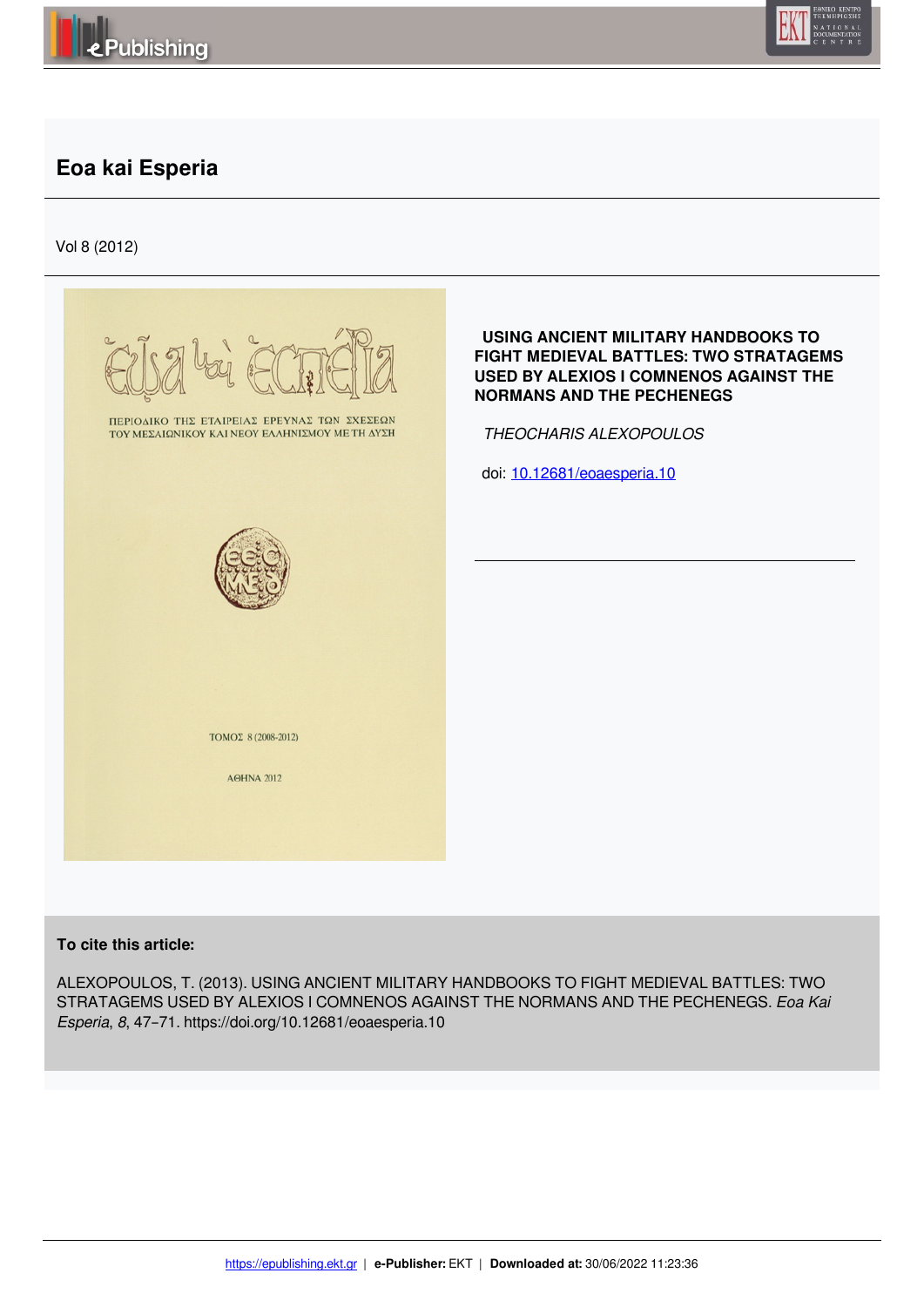### **USING ANCIENT MILITARY HANDBOOKS TO FIGHT MEDIEVAL BATTLES: TWO STRATAGEMS USED BY ALEXIOS I COMNENOS AGAINST THE NORMANS AND THE PECHENEGS**

During the whole of his lengthy reign, Alexios I Comnenos (1081-1118) faced multiple military threats from many different opponents that seriously threatened the cohesion and the existence of the empire. The Seljuk Turks, the Pechenegs, the Cumans, the Normans and several Turkish principalities of Asia Minor tried to exploit the dire position in which the Byzantine Empire had fallen during the fifty years that preceded Alexios reign. Alexios' campaigns against all these enemies, sometimes fought with limited resources and often having to cope with strategic disadvantage, have been sufficiently studied by modern scholars<sup>1</sup>. This article is a result of the study and analysis of some of the stratagems cleverly used by the emperor during his campaigns and the iden` tification of their correlation to similar stratagems as they have been recorded in Ancient sources, specifically those concerning wagons and carts<sup>2</sup>. The interrelation between Ancient and Byzantine stratagems can provide useful con` clusions about the theoretical military training of the Byzantine senior officials and the significance of Ancient military texts and sources in Byzantine battle theory.

Until the eleventh century, the only people using wagons as weapons of war were the Nomads, usually of Turkish origin<sup>3</sup>. For centuries, these people located

<sup>1.</sup> This paper is focused solely on specific military actions during the reign of Alexios I. For a de` tailed and thorough analysis of the campaigns and major military events of his reign, see J. F. HALDON, The Byzantine Wars: Battles and Campaigns of the Byzantine Era, Charleston 2000 (hereafter: HALDON, Byzantine Wars). Also, see J. BIRKENMEIER, The development of the Kom` nenian army, Leiden 2002, p. 56-84 (hereafter: BIRKENMEIER, Development).

<sup>2.</sup> In this article, the terms "wagon" and "cart" refer to four-wheeled carts, like those used by merchants and the Nomads, rather than two-wheeled chariots, like those used in ancient times (Biblical and Homeric era) and the Celtic world, or the scythed chariots of Classical and Hellenistic times. Alexios used his wagons both as offensive as well as defensive devices, according to the specific situation and opponent.

<sup>3.</sup> The term Nomad is usually used collectively to characterize various Hunnic tribes, the Khazar confederacy and later on the Pechenegs, the Magyars and the minor Türkmen Nomad tribes, which accompanied the early Seldjuk Turks during their invasion and occupation of Asia Minor,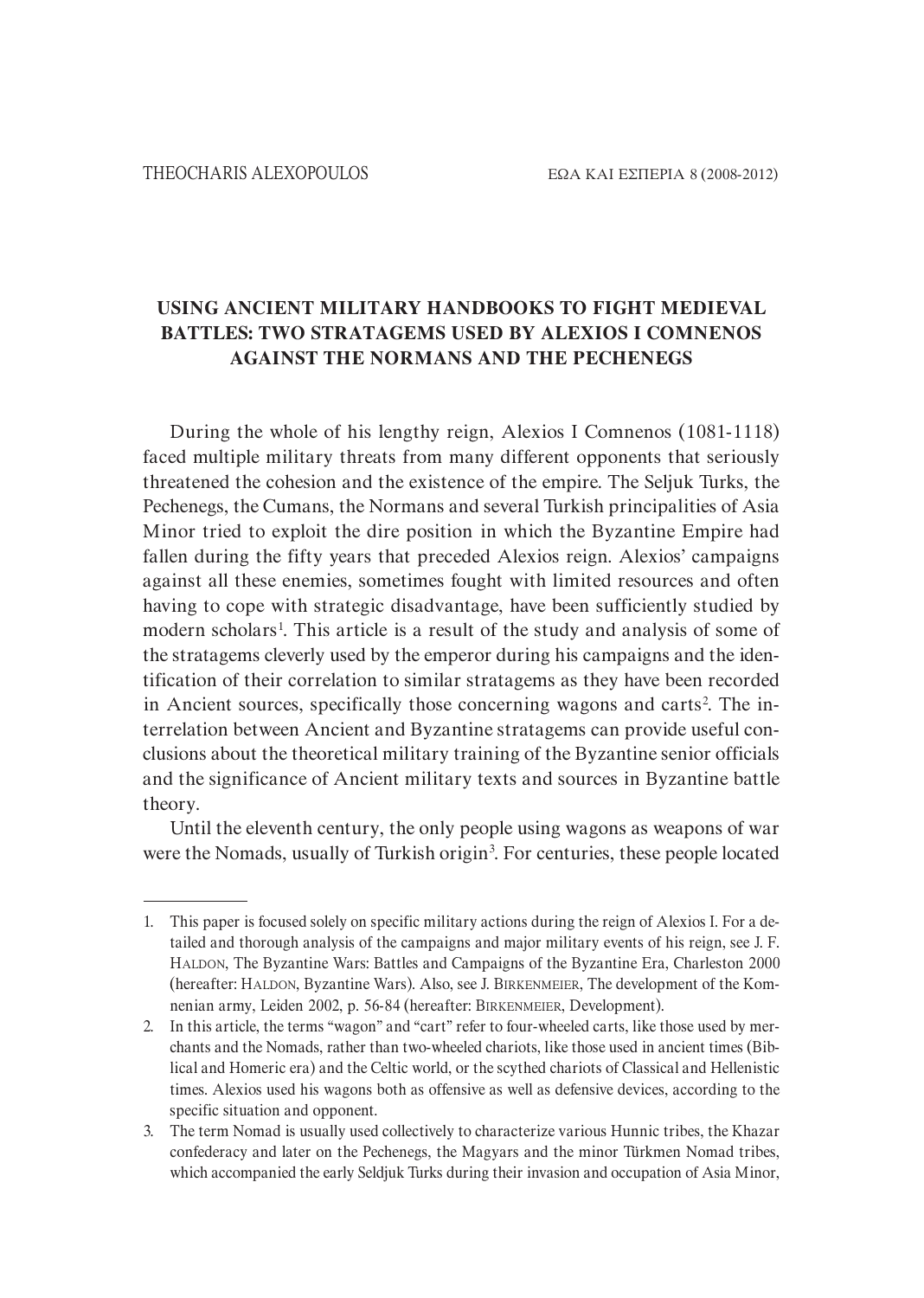at the nothern and eastern borders of the empire used wagon carts for their transportation as well as for their security<sup>4</sup>. The Byzantine writers circumscribing the conflicts of the Byzantine army and the Nomads frequently mention the large wagon circles (or 'wagon laagers') of the latter. These were used as defensive obstacles or forts for the protection of their families and livestock and even as strongpoints which could be also used as a shelter to accomplish a reorganization of the army in case of defeat, althought the wagons were vulnerable during open field fights, in which the Byzantine forces excelled<sup>5</sup>. As a matter of fact, the significance of the wagons for the Nomads was such that many tribes used to name themselves after them<sup>6</sup>.

The tactics used by the Nomad people had a great impact and influence on the way the Romans and Byzantines waged their wars. The Byzantines adopted many elements from the Nomads, both in terms of tactics and weaponry<sup>7</sup>. They came to terms with a different, more agile style of warfare, in which the use of light-armed cavalry played the most prominent role. The Nomad light-armed

from the middle of the eleventh century onwards. Due to time and subject limitations, this ar` ticle will not analyse these tribes. For more details about these people, see S. DENIS (ed.), *The Cambridge History of Early Inner Asia*, Cambridge 1990 and E. HILDINGER, Warriors of the Steppe: A Military History of Central Asia, 500 B.C. to 1700 A.D., Cambridge 2001.

<sup>4.</sup> There are many references from Byzantine chroniclers and historians on the major role these vehicles played in the everyday life of these Nomads. See LEO DIACONUS, Historiae libri decem, ed. C. B. HASE, Bonnae1828, p. 1571618 and ANNA COMNENA, Alexias, ed. D. R. REINSCH - A. KAMBYLIS [Corpus Fontium Historiae Byzantinae  $40/1$ ], Berlin – New York 2001, p. 4507-8 (hereafter: ANNA COMNENA).

<sup>5.</sup> MATTHEW OF EDESSA, Chronique, ed. E. DULAURIER, Paris 1858, p. 200; ANNA COMNENA, p.  $231_{84\cdot89}$ ; p. 247<sub>67-69</sub>. Choniates and Kinnamos, while offering a vivid description of the battle of Verrhoe (1122), also make special mention of the defensive character of wagon circles used by the Pechenegs. See NICETAS CHONIATES, Historia, ed. J.-L. VAN DIETEN [Corpus Fontium Historiae Byzantinae  $11/1$ ], Berlin – New York 1975, p.  $1462-1614$ , and JOHN CINNAMUS, Epitome rerum ab Ioanne et Alexio Comnenis gestarum, ed. A. MEINEKE, Bonnae1836, p. 715-822.

<sup>6.</sup> I. VÁSÁRY, Cumans and Tatars: Oriental Military in the Pre-Ottoman Balkans, 1185-1365, Cambridge 2005, p. 8 (hereafter: VÁSÁRY, Cumans and Tatars); P. B. GOLDEN, Khazar Studies: Achievements and Perspectives, in: *The World of the Khazars. New Perspectives*, P. B. GOLDEN – H. BEN-SHAMMAI – A. RONÁ-TAS (eds.) [Handbook of Oriental Studies/Handbuch der Orientalistik, Section Eight, Central Asia, 17], Brill, Leiden – Boston 2007, p. 7-57, here p.14, n. 33.

<sup>7.</sup> J. F. HALDON, Some aspects of Byzantine military technology from the sixth to the tenth cen` turies, *Byzantine and Modern Greek Studies* 1 (1975) 11`47; H. R. ROBINSON, Oriental Armour, London 1967, p. 54-56. For the impact of Pecheneg (nomad) tactics upon Byzantine military strategy and tactics, especially during the reign of Alexios I, see V. SPINEI, The great migrations in the East and South East of Europe from the ninth to the thirteenth century, v. I: Hungarians, Petchenegs and Uzes, Amsterdam 2006, p. 208 (hereafter: SPINEI, Migrations).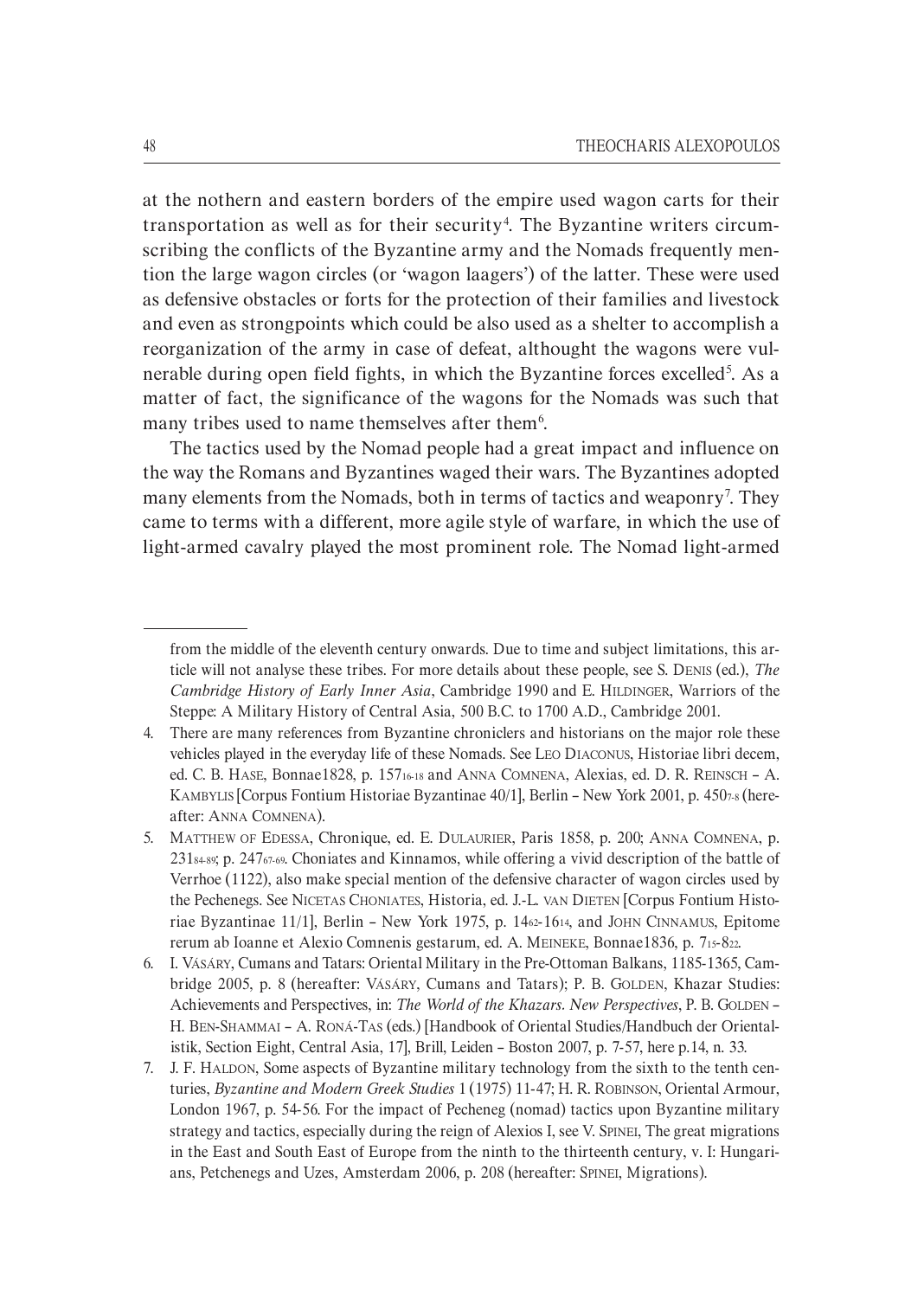cavalry used the composite bow as their primary weapon and applied guerilla tactics, such as ambushes, and other stratagems in order to dominate more heavily armed opponents<sup>8</sup>. The lengthy campaigns and bloody battles against the Pechenegs and the Cumans during the latter half of the eleventh century and the first half of the twelfth century was the culmination of the long armed confrontation between the Byzantines and the peoples of the steppe. The defeats suffered by Alexios and his predecessors at the hands of these technologically inferior opponents had deep impact on the re-evaluation and transformation of Byzantine battle tactics<sup>9</sup>. The use of wagons<sup>10</sup> in stratagems against the Normans and the Nomads, people with a vastly different military philosophy, is not

<sup>8.</sup> VÁSÁRY, Cumans and Tatars, p. 55-56; A. KARASULAS, Mounted archers of the steppe, 600 B.C.– A.D. 1300, Osprey Publishing, Oxford 2004. This peculiar way of fighting is vividly described in the older Byzantine military manuals and is characterized as the predominant style of fighting excercised among the earlier hunnic tribes. See MAURIKIOS, Strategikon, ed. G. T. DENNIS [Corpus Fontium Historiae Byzantinae 17], Wien  $1981$ , IV.2 (p. 194) and XI.2 (p. 360-368) (hereafter: MAURIKIOS).

<sup>9.</sup> Alexios used nomadic guerilla tactics, propably ispired by his contacts with the Pechenegs, against his western and most dangerous foe, the Normans. Throughout the Alexiad, there are many references to stratagems and ambushes used by Alexios against the Normans, the Cru` saders and sometimes even against the Pechenegs and the Cumans. He incorporated elements of the traditional fighting tactics of the Nomads in the Byzantine battle tactics and subse` quently used them against his other foes. In this way he acted according to the advice of the Byzantine military manuals.

<sup>10.</sup> The use of wagons and carts for strict military purposes and not for the transportation of sup` plies and military personel and gear might sound peculiar when someone comes to terms with the Byzantine military philosophy even though there were some extraordinary cases from the early Byzantine period in which the Byzantines used the wagons as defensive stockades for the protection of the army as well as non-combat elements, no doubt imitating the practices of the Nomads. See PROCOPIUS, History of the wars, ed. J. HENDERSON, trans. H. B. DEWING [Loeb Clas` sical Library 107], London 1924, VI.5.3, p. 328 (hereafter: PROCOPIUS). Also, see CH. DE BOOR, Excerpta historica iussu Imp. Constantini Porphyrogeniti (Excerpta de Insidiis), v. III, Berlin 1905, p. 144-145; C. MÜLLER, Fragmenta Historicorum Graecorum, v. V, Paris 1873, fr. 214e.7, p. 33 (John of Antioch's description of the battle between Hunnic war bands and the Byzan` tine army under the leadership of Hypatios in 514-515. The Byzantines fought behind a wagon wall, probably in an effort to withstand the impact of the deadly Hunnic archery. Nevertheless, they lost the battle). Also, see V. SPINEI, The Romanians and the Turkic Nomads North of the Danube Delta from the Tenth to the Mid-Thirteenth Century, Leiden 2009, p. 221. The Latin term *carrago* (*καραγός*) is sometimes used in the Byzantine military manuals to describe the formation of the army's supply caravan but sometimes also has the meaning of a defensive wagon laager, such as the laagers used by the Nomads. See MAURIKIOS, XII B, 18.1-21 (p. 454-456) and ΧΙΙ B, 22 (p. 472); LEO THE WISE, Taktika, ed. and trans. G. T. DENNIS [Dumbarton Oaks Texts 12], Washington, D.C. 2010, IV.55, p. 62 (hereafter: LEO, Taktika).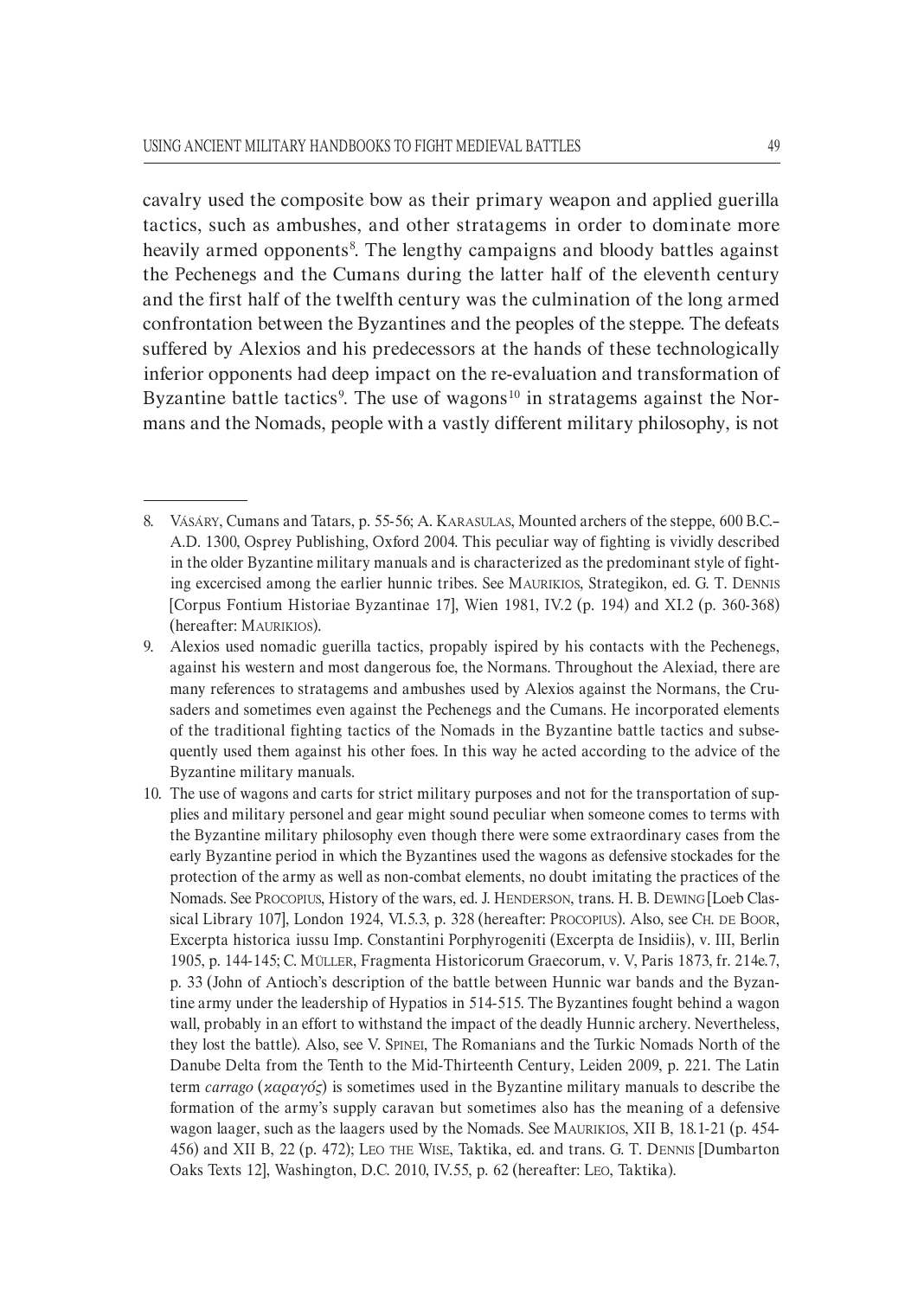irrelevant to the experience Alexios gained by watching and fighting these people. As we shall see, those stratagems were not simply mere inspirations of the moment or derivatives of the emperor's military knowledge and expertise, but mostly strict applications of the theories and deductions of Ancient and early Byzantine military tacticians and historians, the works of whom survived up to the middle Byzantine period, whether identical to the prototypes or as frag` mentary medieval revisions.

According to the sources, Alexios Comnenos used wagons as offensive and defensive weapons against his foes in two cases. The first one was during the long and hard-fought war with the Normans, in a minor engagement that took place in 1082, outside the walls of the city of Ioannina<sup>11</sup>, then at the hands of the Normans of Bohemond<sup>12</sup>. The second one was during the skirmishing between the Byzantine and Pecheneg forces just outside the walls of the castle of Tzurulos in 1090<sup>13</sup>. A detailed description and analysis of those stratagems follows forthwith.

During the first event, which according to Anna Comnene took place at the spring of 1082, Alexios moved from Constantinople against Bohemond, the son of Robert Guiscard<sup>14</sup>, which had set camp outside the city of Ioannina<sup>15</sup>. On the outskirts of the city a battle took place, the outcome of which was, despite the very best efforts of Anna Comnena to conceal it, negative for Alexios<sup>16</sup>.

One major challenge faced by Alexios was the Norman heavy cavalry and specifically its famous charge, which according to Anna's own words was un` rivalled and as Alexios had found out some months earlier at the battle of Dyrrachium (18 October 1081), had a crippling effect on the morale of his own troops<sup>17</sup>. The emperor knew that a direct confrontation with the Norman heavy

<sup>11.</sup> ANNA COMNENA, p. 14964`15082; WILLIAM OF APULIA, La Geste de Robert Guiscard, ed. and trans. M. MATHIEU [Istituto siciliano di studi bizantini e neoellenici, Testi e monumenti, Testi 4], Palermo 1961, V.6`7, p. 236 (hereafter: Gesta Wiscardi).

<sup>12.</sup> ANNA COMNENA, ibid.; BIRKENMEIER, Development, p. 66-67 (Birkenmeier erroneously places the event as having taken place in 1108).

<sup>13.</sup> ANNA COMNENA, p.  $232_{18}$ - $234_{69}$ ; BIRKENMEIER, Development, p. 75.

<sup>14.</sup> Bohemond de Hauteville. About him, see R. B. YEWDALE, Bohemond I, Prince of Antioch, Princeton 1917; J. G. Rowe, Paschal II, Bohemund of Antioch and the Byzantine Empire, *Bulletin of the John Rylands Library* 49 (1966`1967) 165`202; J. FLORI*, Bohémond d*'*Antioch,* Chevalier d'Aventure, Paris 2007.

<sup>15.</sup> P. SOUSTAL – J. KODER, Nikopolis und Kephallēnia [Tabula Imperii Byzantini 3]*,* Verlag der Österreichischen Akademie der Wissenschaften, Wien 1981, p.165-167.

<sup>16.</sup> It seems, though, that his casualties were very light and this defeat had not any major affect upon the general course of the military operations.

<sup>17.</sup> For the battle of Dyrrachium, see ANNA COMNENA, p. 13167-14033; HALDON, Byzantine Wars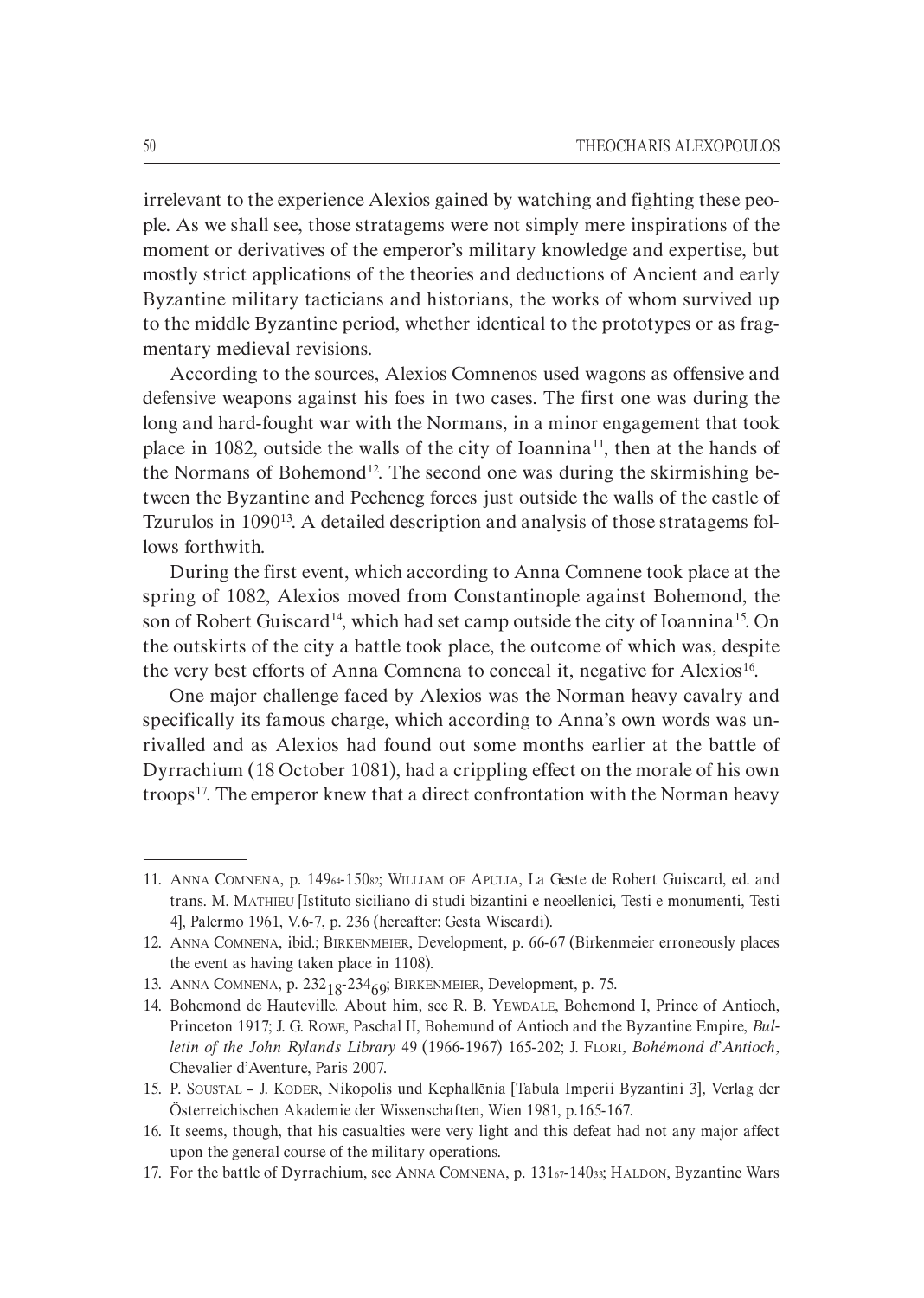cavalry was out of question and consequently resorted to skirmishing tactics. He had noticed that such tactics were harmful and tiresome for his enemies, so he tried to even the odds by using a peculiar stratagem. He built lighter and smaller wagons than the usual ones (*ἁµάξας κουφοτέρας καὶ ἥττους τῶν συνήθων*), whose exact number remains unknown, and attached to every one of them four spears (*κόντους*)18 . He also attached four foot soldiers as guards and operators of the spears to each of them. His purpose was to place the wagons in a line in front of the Byzantine formation, so that at the moment of a Norman charge, the foot soldiers would push these wagons forward and force the Normans to loosen or even break their tight formation in order to avoid them, as it would be suicidal for them to charge against/into a wall of spears<sup>19</sup>. Thus, the Byzantines would force the Normans to lose their momentum, so that

p. 134-137; BIRKENMEIER, Development, p. 62-66. The comments of Anna Comnene about the charge of the Norman heavy cavalry and the psychological impact it had on the enemy troops (in this case the Byzantines) are worth mentioning. According to the author (ANNA COMNENA, p. 33948`58 and 40523`40629), the Norman knight (*Κελτὸς ἀνήρ*) *ἔποχος µὲν ἀκατάσχετος καὶ κἂν τεῖχος διατετρήνειε Βαβυλώνιον, ἀποβεβηκὼς δὲ τοῦ ἵππου ἄθυρµα τοῖς ἐθέλουσι γίνεH ται*. For the Norman heavy cavalry, see D. NICOLLE, The Normans, Osprey Publishing, Oxford 1987; C. GRAVETT, The Normans: Warrior Knights and Their Castles, Osprey Publishing, Ox` ford 2007, p. 72-111; IDEM, Norman knight AD 950-1204, Osprey Publishing, Oxford 1993; see also R. H. C. DAVIES, The warhorses of the Normans, *Anglo-Norman Studies* 10 (1988) 67-82.

<sup>18.</sup> ANNA COMNENA, p. 149<sub>64</sub>-150<sub>82</sub>. Anna uses the term *κόντος* in order to describe those spears, a term usually used to manifest the spear used by the cavalry, and not the term *δόρυ* which refers to the spears used by the infantry. Alexios may indeed have used cavalry and not in` fantry spears on his wagons, something peculiar because the Byzantines possesed at least one specialized anti-cavalry infantry unit, the so-called *menavlatoi*. See E. McGEER, Μεναύλιον -Μεναυλάτοι, *∆ίπτυχα* 4 (1986`1987) 53`57 (hereafter: MCGEER, Μεναύλιον); IDEM, Infantry versus cavalry: the Byzantine response, *Revue des Études Byzantines* 46 (1988) 135`145. The *menavlatoi* are mentioned in every Byzantine military manual until the end of the tenth century but seldom in other historical sources. One question that rises is why Alexios did not use them against the vaunted Norman cavalry. Alexios repeatedly used skirmishing tactics and a variety of stratagems, but, according to Anna Comnene and other sources, he never used spe` cial infantry units against cavalry. Perhaps his troops mostly consisted of cavalry and thus it was reasonable for him to use cavalry spears. A closer look at the general actions of Alexios on the battlefield suggests that *monavlatoi* and other specialized anti-cavalry infantry units had eclipsed from the ranks of the armies of the Comnenian emperors, possibly even earlier than his reign, probably because of the high upkeeping costs and the special, time-consuming training during periods of low troop availability.

<sup>19.</sup> When Alexios deployed his special wagons, perhaps he had in mind a sixth-century treatise, the so`called *Οὐρβικίου Ἐπιτήδευµα*. See G. GREATREX – H. ELTON – R. BURGESS, Urbicius' Epit` edeuma: an edition, translation and commentary, *Byzantinische Zeitschrift* 98 (2005) 35-74 (p. 55-58 contain the ancient text). This treatise gives advice on how to counter the Persian heavy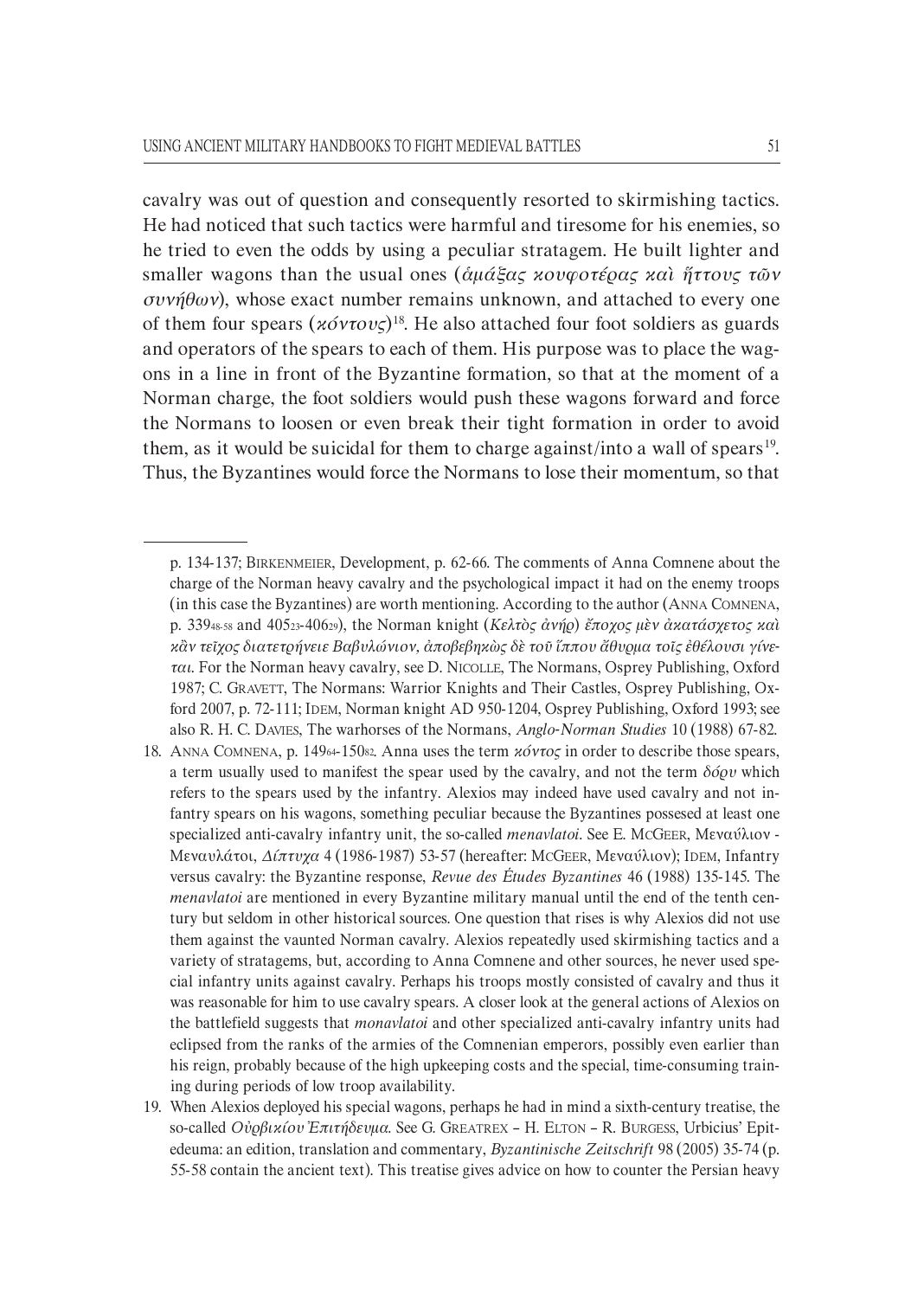3. ALEXOPOULOS: Layout 1 6/14/13 8:55

they would become an easy prey for the more mobile Byzantine troops. Never` theless, the progress of the battle did not fulfill the Byzantine expectations. The Normans, under the leadership of Bohemond<sup>20</sup>, simply went around the wagons without loosing their cohesion and impetus. The Byzantines lost the battle despite the personal bravery and the heroic deeds of  $Alexios<sup>21</sup>$ .

William's of Apulia narrative largely agrees with that of Anna Comnene, although it is considerably briefer and slightly varied<sup>22</sup>. According to William, Alexios placed the wagons in front of his camp, which faced the plain, in order to block the places suitable for the advance of the Norman cavalry<sup>23</sup>. He does not mention any details about these wagons, but he adds the information that Alexios placed caltrops in defense of his own camp<sup>24</sup>. But the most significant

cavalry by using heavy spears (*κανόνες*) attached on the ground with the help of iron nails and thus form a kind of spear wall (though it is not quite clear how these devices were exactly used). It is not improbable that Alexios had knowledge of Urbicius' devices, although in his case the army, in contrast to the armies of the sixth century, was mostly composed of cavalry. Alexios decided to place the spears on the wagons and not to fix them on the ground. It is also plausible to assume that he made some kind of combination of Ancient stratagems and the *Epitedeuma* in order to face the Norman cavalry, as also described later on in this article. LEO, Taktika, XI.22, p. 204, also mentions a special use of the *menavlion* as a static defensive weapon against heavy cavalry, similar in its use with that of caltrops. This special use was introduced during a campaign against the Bulgarian army in 894 by Nicephoros Phokas, the grandfather of the homonymous emperor. The *menavlion* was placed upon wooden sticks tied together in a way that resembles the Greek letter *lamda* (Λ). The whole device was similar to a tripod. Obviously, such devices had limited functionality and could only be effectively used in great num` bers. It was a simple and easy way to delay the enemy cavalry attack but it could do little to repulse a well-coordinated and determined assault. It is possible that Alexios was inspired by these devices when he was looking for a way to fight the Norman cavalry (MCGEER, Μεναύλιον, p. 54`55); IDEM, Tradition and Reality in the *Taktika* of Nikephoros Ouranos, *Dumbarton Oaks* Papers 45 (1991) 129-140 (especially 134-135); M. ANASTASIADIS, On handling the menavlion, *Byzantine and Modern Greek Studies* 18 (1994) 1`10.

<sup>20.</sup> It seems that Bohemond was a talented and gifted military leader, a perfect match to Alexios in terms of craftiness and deceitfulness. The Normans, contrary to the widely accepted view, made extended use of military tricks and ruses: see E. ALBU, Bohemond and the Rooster: Byzantines, Normans and the Artful Ruse, in: *Anna Komnene and her Times*, THALIA GOUMA-PE-TERSON (ed.), New York 2000, p. 157-168.

<sup>21.</sup> ANNA COMNENA, p. 15083-15116. The Norman knights charged the Byzantines, which quickly lost cohesion and turned to flight. The Byzantine casualties were very light, though, and soon Alexios was able to rally his scattered troops.

<sup>22.</sup> Gesta Wiscardi, V.4`19, p. 236.

<sup>23.</sup> Ibid., V.8`10, p. 236`237: *multiplici partem praemunit Alexius illam obice plaustrorum, quam pervia planiciei ad pervadendam facilem vicinia reddit.*

<sup>24.</sup> Ibid., V.11-13, p. 236-237. Anna Comnene, in contrast, places the use of caltrops in another battle fought some days latter (ANNA COMNENA, p. 15116-15251).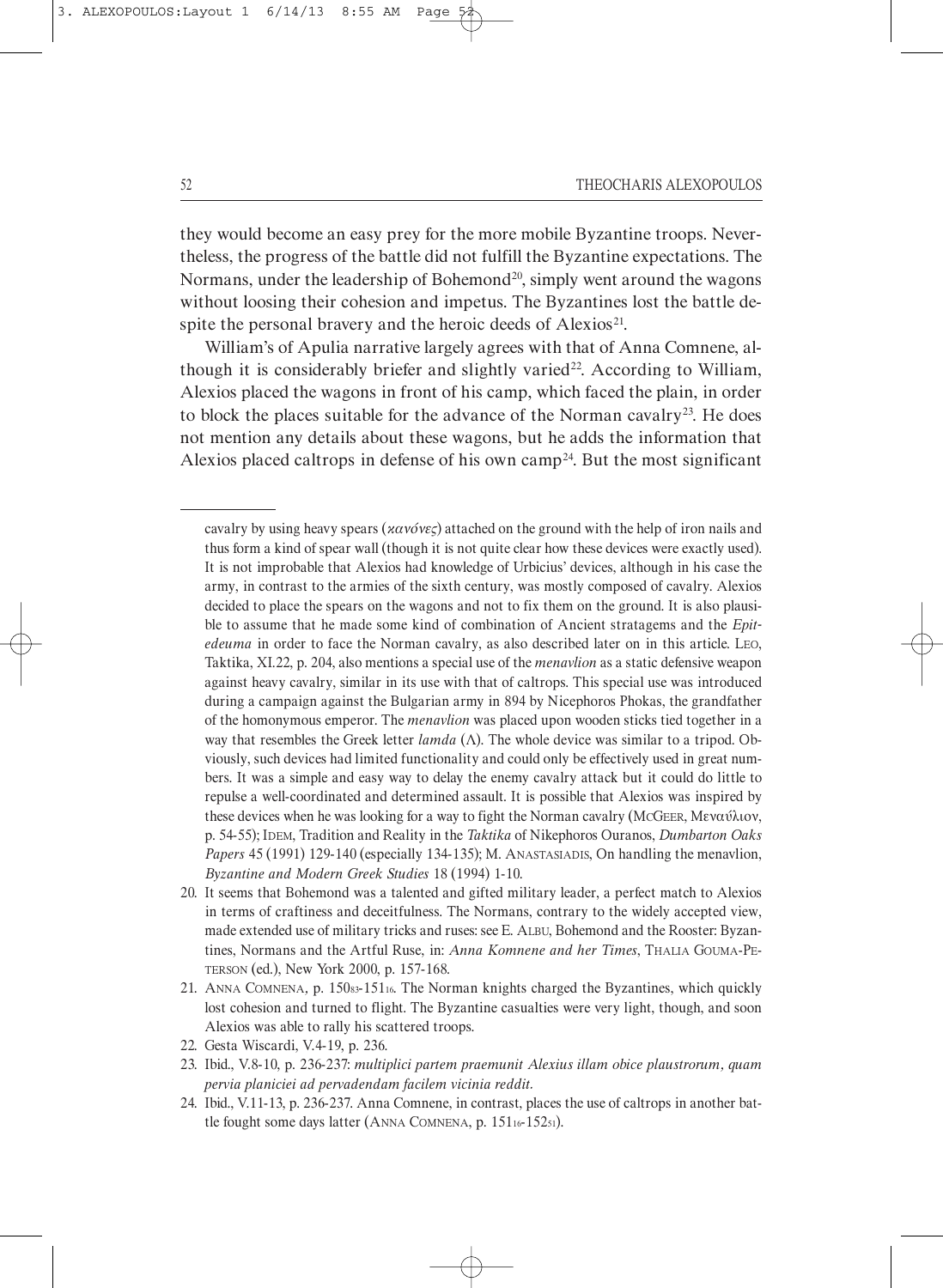information given by William is that the careful plan of Alexios was ruined not by the Norman cleverness and anticipation but from the fog which gave cover to the Norman flanking manoeuvres, through rough terrain, vineyards and crops<sup>25</sup>.

According to Anna Comnene, during the second event, Alexios was cut off at Tzurulos<sup>26</sup> by a large force of Pecheneg warriors<sup>27</sup>, without any hope of being relieved in time. So he resorted to another ruse in order to counter the numer` ical superiority of the Nomads. He removed from all the carriages that hap` pened to be in the castle the pairs of the wheels along with their axes and suspended them by means of thick ropes from the outer section of the walls, leaving them to hover over the direction of the plain<sup>28</sup>. The Pechenegs had set their own camp at the foothill, in order to lay siege to the castle<sup>29</sup>. The next day,

<sup>25.</sup> Gesta Wiscardi, V.14`16, p. 236: *at nebula Danaum prospectus praepediente, illuc Normanni per vitibus aspera densis plenaque carectis loca pervenere latenter.*

<sup>26.</sup> About Tzurulos (modern Čorlu), a fortress city in eastern Thrace, west of Selymbria and east of Rhaidestos, see A. KÜLTZER, Ostthrakien [Tabula Imperii Byzantini 12], Verlag der Öster` reichischen Akademie der Wissenschaften, Wien 2008, p. 684-688; C. J. JIREČEK, Die Heerstrasse von Belgrad nach Constantinopel und die Balkanpässe, Prag 1877, p. 51, 101 (there is a mention of Alexios' stratagem). The castle was built on a hill which supervised the area and it was very difficult to lay siege on it. There was only a narrow uphill entrance.

<sup>27.</sup> For the Pechenegs in general, see P. DIACONU, Les Petchénègues au Bas-Danube [Bibliotheca] Historica Romaniae 27], Bucharest 1970; SPINEI, Migrations, p. 133-227. O. PRITSAK, The Petchenegs, a case of a social and economic transformation, *Archivum Eurasiae Medii Aevi* 1 (1975) 211-235; A. PÁLÓCZI-HORVÁTH, Pechenegs, Cumans, Iasians: Steppe peoples in medieval Hungary, Budapest 1989.

<sup>28.</sup> ANNA COMNENA, p. 23222`29: *Ἀναλαβόµενος τὰς τῶν οἰκητόρων ἁµάξας καὶ ταύτας ἀφελὼν ἀπὸ τῶν ἐπικραββάτων τούς τε τροχοὺς καὶ τοὺς ἄξονας ἄνω κατέσχε κᾆθ' οὕτως ἔξω τοῦ τείχους ἐπὶ τῶν κρηδέµνων ἐφεξῆς ἀπαιωρεῖ διά τινων καλῳδίων ἐναποδεσµουµένων ταῖς ἐπάλξεσι τῶν τειχῶν. Καὶ ἅµα τε τοῦτο ἐνενόησε καὶ εἰργάσατο. Καὶ µιᾶς ὥρας ἐναH πεκρέµαντο κύκλῳ οἱ τροχοὶ µετὰ τῶν ἀξόνων ὥσπερ τινὲς ἐφεξῆς κύκλοι κείµενοι καὶ ἀλλήλοις ἐγγίζοντες καὶ τοῖς ἄξοσιν αὐτῶν ξυνδεσµούµενοι*. It is not clear whether this ruse was conceived by the emperor himself or one of his senior officers. We should always keep in mind that Anna Comnene exaggerates the exploits of her father, sometimes at the expense of the historical truth. It could even be argued that the whole narrative is fictional, an attempt on behalf of Anna Comnene to hide her father's early defeats and a chance to praise his prowess and craftiness, especially in cases when the odds were against him (her remarkable classical educa` tion and scholarliness would make such a feat quite possible). However, for reasons that shall be analyzed further below, the writer's personal opinion is that the ruse corresponds to a real event.

<sup>29.</sup> Ibid., p.  $232_{18\cdot20}$ . Contrary to their military customs and tactics, the Pechenegs set their camp on a seemingly vulnerable position downhill. This speaks volumes about the military strength of the two opponents. Obviously Alexios was heavily outnumbered and the Nomads did not re` gard him as a serious threat. For the nomadic guerrilla tactics in general, see D. NICOLLE, *At*-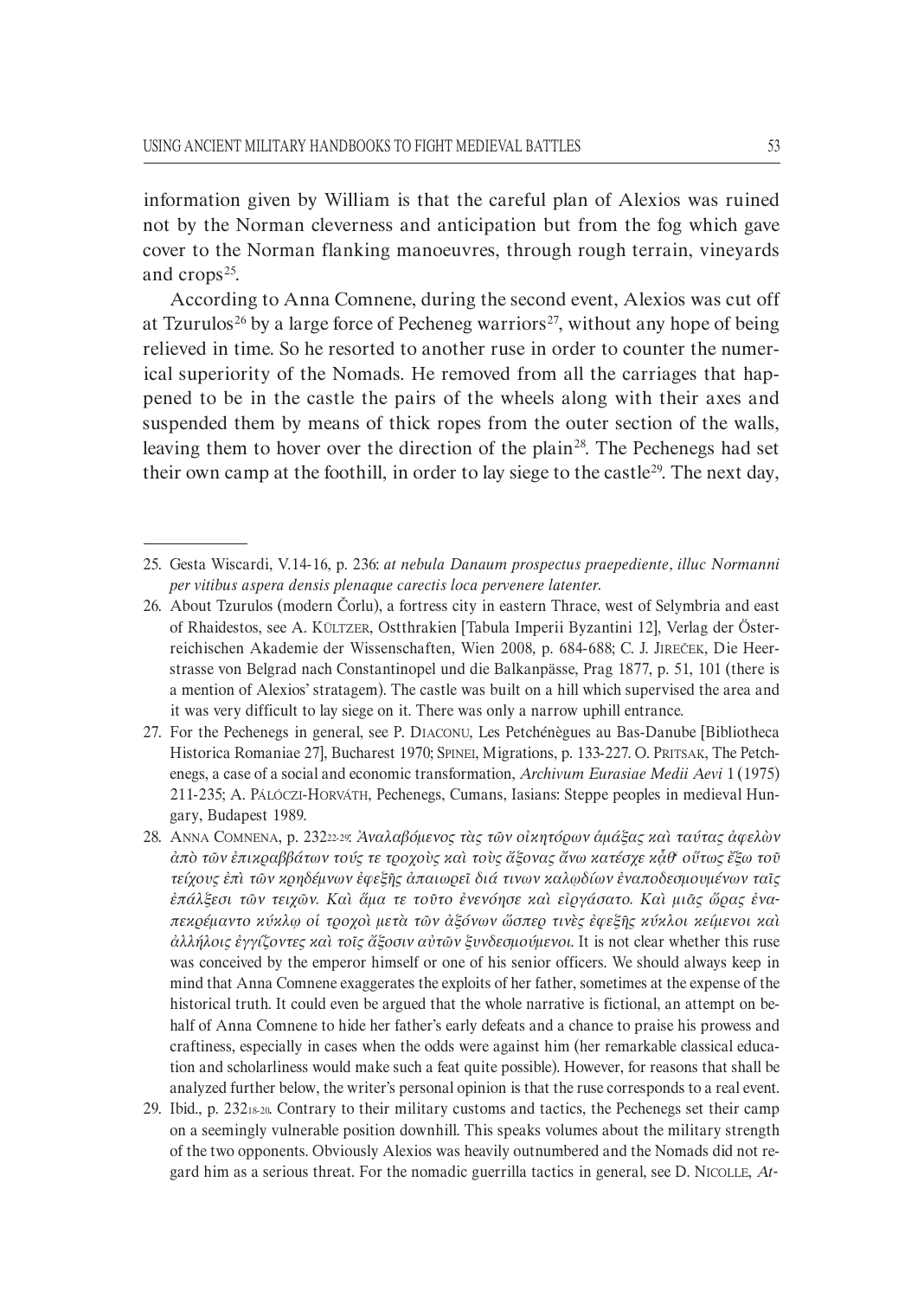Alexios arrayed his forces outside the castle, right in front of the points of the walls where he had posted the axes with the wheels facing the valley, where the Pechenegs had encamped. Then he ordered his men to march towards the Nomads and use skirmishing tactics in order to cause them to attack. If the Pechenegs were determined to fight the Byzantines, Alexios instructed his men to retreat orderly towards the castle, leaving a corridor in the center of their battle line for the wheels, which at the appropriate time would be left to roll down the hill. Indeed, the Byzantine plan worked and the axes with the wheels slumped and gained momentum, ultimately falling upon the Nomads which were climb` ing the hill on horseback in pursuit of the Byzantines. This caused confusion and many injuries, especially to the horses of the nomads, forcing them to retreat. This stratagem, although it hadn't any particular effect on the fighting ca` pacity of the Pechenegs, clearly acted as a morale boost for the Byzantines. On the following day, the Byzantines faced again the Pechenegs in another battle and managed to break the blockade and retreat successfully<sup>30</sup>.

It is very tempting to try to establish a connection between the two stratagems of Alexios Comnenos mentioned above and similar military tricks and ruses of the antiquity and the early Byzantine times. The first stratagem, the one used against the Normans, shows striking similarities to another one, used in the battle of Asculum (279 B.C.) by Pyrrhos, the king of Epirus. It has been preserved in a tenth-century Byzantine compilation of military excerpts, probably composed under the supervision of the emperor Constantine VII, which contains excerpts from the Roman Antiquities of Dionysios of Halicarnassus<sup>31</sup>. Although Anna characterizes the ruse of her father as a military innovation (καινόν τι*),* the description of the aforementioned battle won by Pyrrhos seems to contradict her in the most impressive way.

*tila* and the Nomad Hordes: Warfare on the Eurasian Steppes, 4th-12th Centuries, Osprey Publishing, Oxford 1990, p. 9-10, 23-25, 46, 52.

<sup>30.</sup> ANNA COMNENA, p. 23469-23598.

<sup>31.</sup> This compilation, broadly known as *Στρατηγίαι καὶ πολιορκίαι διαφόρων πόλεων* (*Excerpta de Strategematis or Excerpta Historica de proeliis et obsidionibus*), was edited by C. WESCHER, Poliorcétique des Grecs, Paris 1867, p. 283-346 (hereafter: WESCHER, Poliorcétique). The text of Dionysios which belongs to the partly preserved 20th book of the *Roman Antiquities* occupies pages 283-292 and has been derived from *an Athonic* manuscript located in Paris (WESCHER, Poliorcétique, p. xiii-xviii, 283). Henceforth Loeb's newer edition (DIONYSIUS OF HALICARNAS-SUS, Roman Antiquities, trans. E. CARY, v. VII [Loeb Classical Library 388], Cambridge 1950) shall be used to cite Dionysios' text (hereafter: DIONYSIUS). Dionysios used as his primary sources the earlier works of Hieronymos of Cardia, Timaeos of Sicily, Quintus Fabius Pictor and Lucius Cincius Alimentus, all written in Greek and now permanently lost. Unfortunately it is impossible to trace the history of the stratagem back to these sources.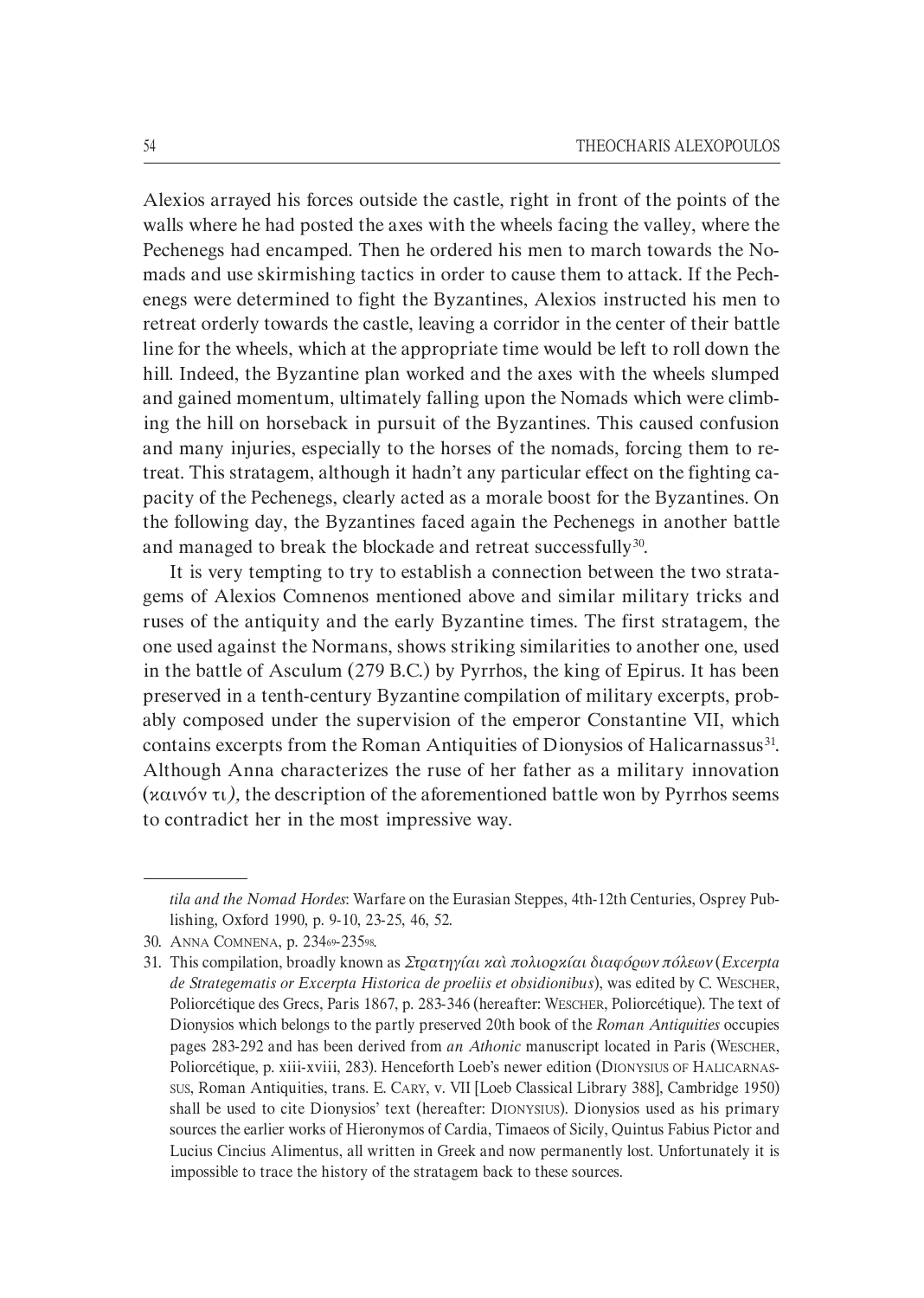During the second battle fought at 279 B.C. between the Romans and Pyrrhos at Asculum of Apoulia, located in southern Italy<sup>32</sup>, the Romans<sup>33</sup>, looking for a solution against the menace of the elephants of Pyrrhos, which had impressed and troubled them so much during the first battle in Heracleia, positioned three hundred properly modified wagons in front of their army in order to neutralize the beasts. The Romans installed devices such as spears with sharp *swordHshaped or* sickle`shaped edges (*κέστροι µαχαιροειδεῖς ἤ δρέπανα ὁλοσίδηρα*) as well as adapted caltrops and cranes with iron grapples (*καταρράκτας ἐπιρριπτοῦντας ἄνωθεν βαρεῖς κόρακας*) upon the wagons. These devices could be rotated towards all directions. They also built beams on the edges of which they attached tows suffused with pitch (*πίττῃ λελιπασµένα*), which were to be ignited and used against the elephants when they were close enough. They should cause injuries on their faces and trunks and thus make them completely uncontrollable; then they would run amok doing harm to friends and foes alike34 . While the battle raged*,* Pyrrhos decided to engage his elephants in order to relieve the most hard-pressed section of his line. Upon seeing this, the Romans manned their wagons (ἐπιβεβηκότες άμάξαις*)* and moved towards the elephants<sup>35</sup>. The wagons were able to halt the impetus of the beasts only for a short time. The men on the elephants threw javelins from a distance *at the* crews *of the* wagons and the light-armed troops escorting the elephants cut through the wattled screens surrounding the wagons (*τά περικείµενα γέρρα ταῖς ἁµάξαις*) and began to injure the oxen that dragged them. As a result, the wagons' crews were forced to abandon them and

33. They were led by the consuls Publius Sulpicius Saverrio and Publius Decius Mus.

<sup>32.</sup> No specific reference will be made to the disputes of the ancient sources on the outcome of the battle and the confusion between the three majorbattles (Heracleia, Asculum, Beneventum) Pyrrhos gave against the Romans, because this matter does not relate directly to this study. The only ancient authors to be dealt with here are Dionysius of Halicarnassus and Dio Cassius.

<sup>34.</sup> DIONYSIUS, XX.1.6-7: ἐκτὸς δὲ τάξεως τούς τε ψιλοὺς κατέστησαν καὶ τὰς ἁμάξας, τριακο*σίας τὸν ἀριθµόν, ἃς παρεσκευάσαντο πρὸς τὴν τῶν ἐλεφάντων µάχην. αὗται κεραίας εἶχον ἐπιβεβηκυίας στώµιξιν ὀρθαῖς πλαγίας, εὐτρόχους, ὅπη βουληθείη τις ἅµα νοήµατι περιάH γεσθαι δυναµένας ἐπ' ἄκρων δὲ τῶν κεραιῶν ἢ τριόδοντες ἦσαν ἢ κέστροι µαχαιροειδεῖς ἢ δρέπανα ὁλοσίδηρα ἢ καταρράκτας τινὰς ἐπιρριπτοῦντας ἄνωθεν βαρεῖς κόρακας. πολH λαῖς δὲ αὐτῶν χεῖρες προσήρτηντο πυρφόροι στυππεῖα πολλῇ πίττῃ λελιπασµένα περὶ α*ύτὰς ἔχουσαι, προεκκείμεναι τῶν ἁμαξῶν, αἷς ἔμελλον ἑστηκότες ἐπ' αὐτῶν τινες, ὅτε πλη*σίον γένοιντο τῶν θηρίων, πλήσαντες πυρὸς ἐπὶ τὰς προβοσκίδας αὐτῶν καὶ τὰ πρόσωπα τὰς πληγὰς φέρειν. ἐφεστήκεσαν δὲ ταῖς ἁµάξαις τετρακύκλοις ὑπαρχούσαις καὶ τῶν ψιλῶν συχνοί, τοξόται καὶ χερμάται καὶ τριβόλων σιδηρῶν σφενδονῆται, καὶ παρ' αὐτὰς κάτωθεν ἔτι πλείους ἕτεροι*.

<sup>35.</sup> Ibid., XX.2.4.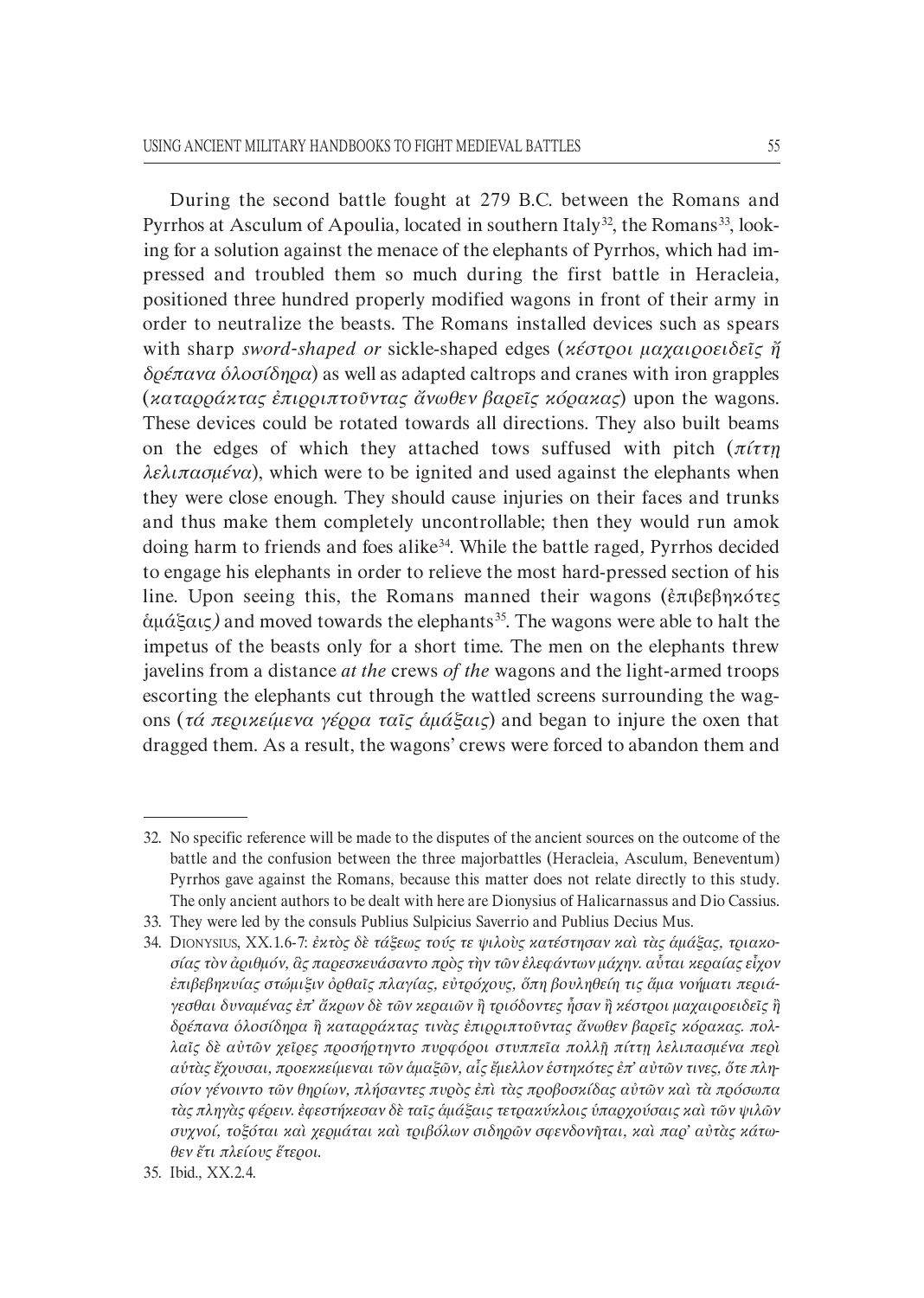to flee towards the lines of the Roman infantry, causing much confusion and disruption<sup>36</sup>. The same stratagem has also been mentioned by Dio Cassius, albeit in a more synoptic version<sup>37</sup>.

Some striking similarities can easily be distinguished between the strata` gem of the Romans against Pyrrhos and the one of Alexios against the Nor` mans almost 1350 years later. The wagons were used as carriers and/or base platforms for specialized weapons (beams with rotating spears etc.)<sup>38</sup>, which aimed to neutralize the opponent's super weapon; in the case of Pyrrhos the war elephants and in the case of the Normans the heavy cavalry<sup>39</sup>. In both cases, the wagons were placed in front of the battle lines in order to cut off the momentum of the enemy assault and were accompanied by lightly armed soldiers but failed to fulfil their purpose. At Asculum, the lightly armed foot soldiers

<sup>36.</sup> Ibid, XX.2.4-5.

<sup>37.</sup> DIO CASSIUS, Historia Romana, ed. U. P. BOISSEVAIN, v. I (fragments of book 10), Berlin 1895, p. 134 (hereafter: DIO CASSIUS): *οἱ µὲν οὖν Ῥωµαῖοι πρὸς κατάπληξιν τὸν λόγον ἐποίησαν, ὁ δὲ Πύρρος αὐτοῖς ἐφῆκε διαβῆναι τὸν ποταµόν, µέγα φρονῶν ἐπὶ τοῖς ἐλέφασιν. οἱ δὲ [*Ρωμαῖοι τά τε ἄλλα παρεσκευάσαντο καὶ πρὸς τοὺς ἐλέφαντας κεραίας ἐφ' ἁμαξῶν σεσι*δηρωµένας καὶ πανταχόθεν προεχούσας ἡτοίµασαν, ἵνα τοξεύοντες ἀπ' αὐτῶν ἄλλα τε καὶ πῦρ ἐµποδὼν σφίσι γίνωνται*. The text of Dio Cassius is preserved word by word in the much later work of Ioannis Zonaras, *Ἐπιτοµὴ Ἱστοριῶν* (IOANNIS ZONARAS, Epitome historiarum, ed. L. DINDORF, Leipzig 1868–1875), VIII.5.4-8. The text of Dio Cassius is considerably more brief and short in comparison to that of Dionysios, thus not providing any specific details. One interesting aspect according to Dio Cassius is that Pyrrhos eventually avoided engaging his ele` phants with the wagons of the Romans; information which is completely opposite to that given by Dionysios.

<sup>38.</sup> Although Anna Comnene does not provide specific information and details on how Alexios had placed the spears on his carriages or on how they were used, it is likely that this was done in a similar way to that described by Dionysius (rotating beams on which the spears were adapted). It also seems likely that the spears may have permanently been fixed, with their shafts pointing in one direction without having any major rotating capability. Dionysios, on his side, does not provide the exact number of these devices per wagon (perhaps one), unlike Anna, who states that there were four spears placed on each wagon (ANNA COMNENA, p.  $150_{76-82}$ ). Unfortunately, in both cases, there is not enough information available. Therefore, any attempt to reconstruct these devices is based on assumptions.

<sup>39.</sup> Indeed, the comments made by Anna on the Norman cavalry and its unrivaled and dreadful charge (see above, n. 17) are reminiscent of the way the Romans viewed the elephants of Pyrrhos. The elephants as well as the heavy cavalry of the Normans can be regarded as super weapons of their era, used primarily to break and subsequently to disrupt and dissolve the enemy for` mation (their functioning is strongly reminiscent of the use of modern tanks and there is no doubt that for the ancient and medieval warriors, elephants and war horses had represented something similar, especially when*, apart from* their impressive appearance and magnitude, their strong defensive and offensive weaponry are also taken under consideration.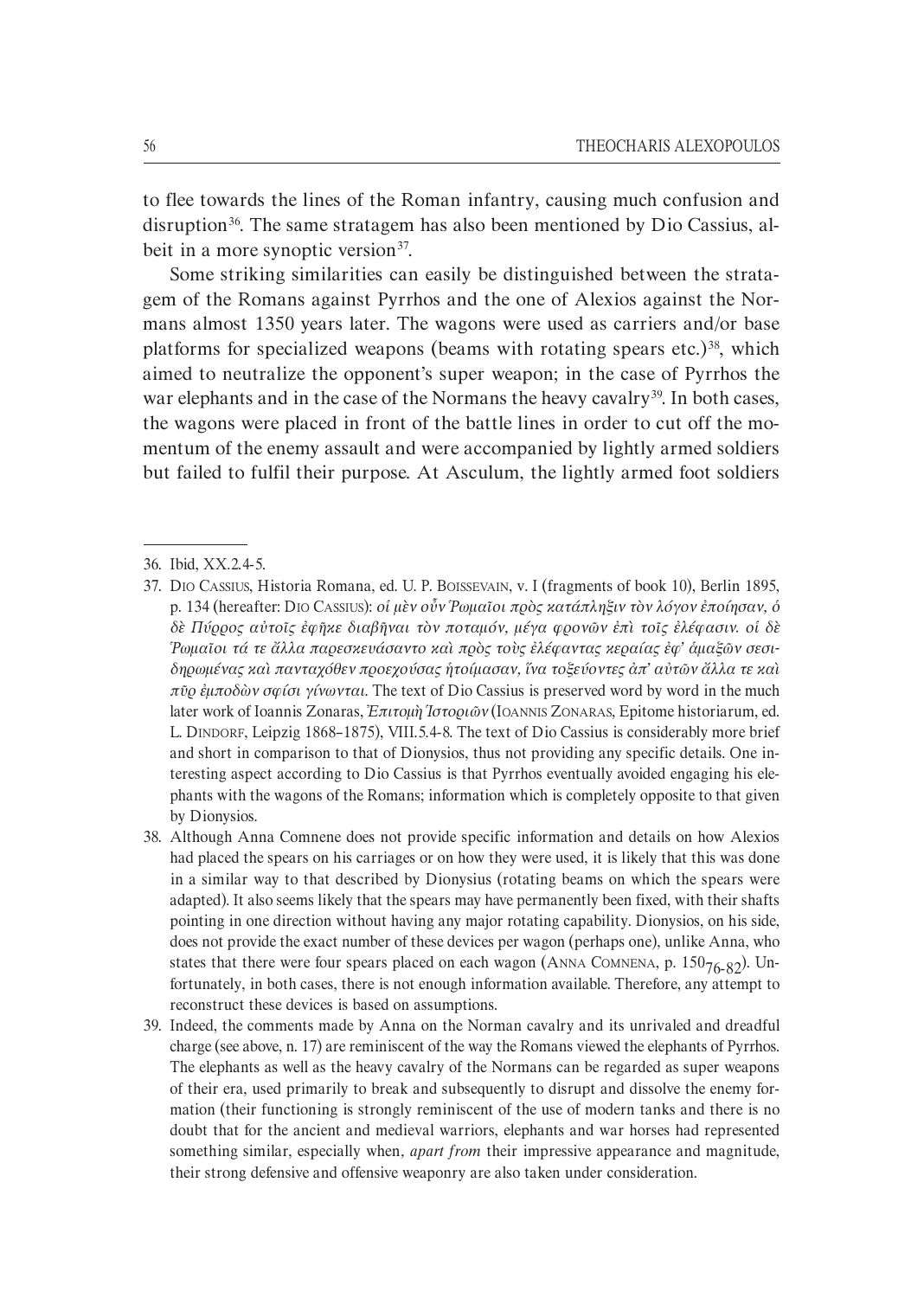and the crews of Pyrrhos' elephants managed to neutralize the wagons of the Romans. At Ioannina, Bohemond's horsemen simply bypassed and overcame the wagons of the Byzantines, without losing their coherence and momentum. In conclusion, the wagons were used as static points of defense, although it seemed that they possessed at least some limited autonomy of movement<sup>40</sup>, but failed to play an influential role in the development and outcome of the battle in both cases.

As for the second stratagem, the one used at Tzurulos, the ancient and the earlier Byzantine literature predating Alexiad contrasts two equally impressive and quite similar military tricks. The first, which also bears the greatest re` semblance to Alexios' ruse, is preserved in the sixth book of the history of Procopios which describes the Gothic War. The second one is preserved in the work of Arrian *Ἀλεξάνδρου ἀνάβασις* and in the *Στρατηγήµατα* of Polyainos, while descriptions of a similar stratagem have been preserved in one anonymous tenth-century military treatise and in the works of Xenophon and Dio Cassius.

Procopios states, that, in 540 during the course of the Gothic War in Italy, Velissarius' forces besieged the city of Auximon<sup>41</sup> which was build on a steep hill, near the Adriatic coast and was the key to the conquest and occupation of Ravenna<sup>42</sup>. The Gothic garrison of *the* town, whose supplies were scarce, attempted everyday sorties to a nearby location, which was full of grass (*πόα*) suitable for feeding the horses. The Byzantines were lying in ambush in order to prevent the Gothic foragers from accomplishing their task and killed several of them at a time. The perplexed Goths resorted to the following ruse: they re` moved the wheels and the axles from the carriages located in the town and lurked awaiting the next Byzantine attack against their foraging parties. In` deed, the next day the Goths again sent their foragers downhill in order to try to collect supplies. This triggered the expected reaction from the Byzantines who rushed to the scene in order to pursue the Goths. When the Byzantines reached the middle of the distance separating them from the Goths, the Goths who were in the city let the wheels roll down the slopes. They aimed at striking the Byzantine phalanx when it was ascending the hill, at the moment when it was most vulnerable. However, as we are informed by Procopius, the wheels

<sup>40.</sup> We know that the wagons of the Romans were towed by oxen (DIONYSIUS, XX.2.5), while those of Alexios, which must have been more cumbersome, although much lighter, were pushed by foot soldiers (ANNA COMNENA, p. 150<sub>81</sub>-82).

<sup>41.</sup> The modern city of Osimo located in the province of Ancona, 15 km south of the homonymous city.

<sup>42.</sup> PROCOPIUS, VI.24.7-10, p. 78.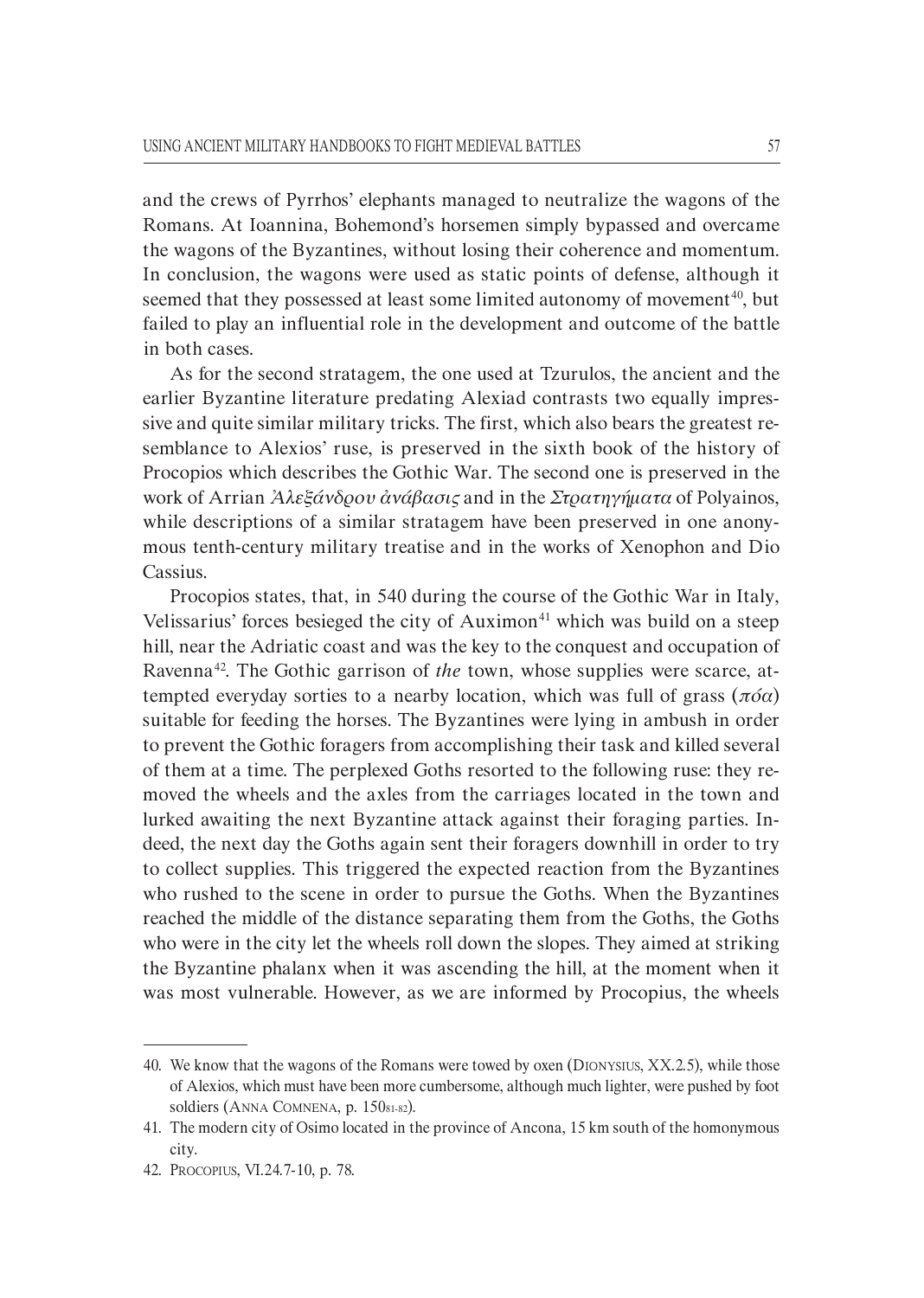rolled down the hill and stopped without doing harm to any Byzantine soldier<sup>43</sup>.

This Gothic ruse also shows striking similarities to Alexios Comnenos' strat` agem. These similarities seem too impressive to be a mere coincidence*. But* the stratagem of Alexios Comnenus, which replicates exactly the ineffective strat` agem mentioned by Procopios which led to the Goths' failure five centuries ago, led to a success of the Byzantines. While there were no reported losses for the Byzantines who were on foot when attacked by the Goths, Alexios' army suc` ceeded with his ruse against the Pechenegs who were on horseback<sup>44</sup>.

Arrian, in a famous excerpt of his, which is also very similar to the incident recounted by Anna, states that during the campaign of Alexander the Great against the Triballians and various Thracian tribes in 335 B.C., the Thracians tried to block Alexander's advance in one of the passages over Haemus moun` tain. More specifically, they tried to scatter the dense Macedonian phalanx that was climbing the narrow passage in tied formation through the use of wagons which were pushed to descend with momentum against it<sup>45</sup>. Their effort ultimately failed<sup>46</sup> but there are striking similarities between the respective stratagem used by Alexios Comnenos 13 centuries later and the incident mentioned

<sup>43.</sup> Ibid., VI.23.19`20, p. 68`70: *οἱ δὲ βάρβαροι ἀρετῇ τῶν πολεµίων ἡσσώµενοι ἐπενόουν τάδε. τῶν ἁµαξῶν τοὺς τροχοὺς ξὺν µόνοις τοῖς ἄξοσιν ἀφελόµενοι ἐν παρασκευῇ εἶχον, τέµνειν τε τὴν πόαν ἀρξάµενοι, ἐπειδὴ ἀνιόντας ἤδη ἐς τοῦ λόφου τὰ µέσα τοὺς Ῥωµαίους εἶδον, τοὺς τροχοὺς ἀφῆκαν κατὰ κορυφὴν ἐπ' αὐτοὺς φέρεσθαι. τύχῃ δέ τινι τούτους ξυνέπεσε τοὺς τροχοὺς ἄχρι ἐς τὸ ὁµαλὲς ἀνθρώπου οὐδενὸς ἁψαµένους ἐλθεῖν*.

<sup>44.</sup> It should be recalled again that the writer takes the view that the likelihood of the ruse men` tioned by Anna Comnene lacking a historical basis (that is to be, essentially, a sophisticated lit` erary imitation of the passage of Procopius) is negligible for reasons to be discussed right below.

<sup>45.</sup> FLAVIUS ARRIANUS, Anabasis of Alexander, ed. and trans. P. A. BRUNT [Loeb Classical Library 236], London 1976), I.1.6`10 (hereafter: ARRIANUS). These wagons probably belonged to a trade caravan, as ARRIANUS, I.1.6 states that the mountain was called "the mountain of the traders" (*ὅρος τῶν ἐµπόρων*). Arrian is not a primary source for this incident as his work is largely based on the lost biographies of Alexander by Ptolemy and Aristobulus of Cassandreia: see A. B. BOSWORTH, Plus ça change…. Ancient Historians and their sources, *Classical Antiquity* 22  $(2003)$  167-197 and esp.171-172.

<sup>46.</sup> ARRIANUS, I.1.10: …*ὀλίγα ἔβλαψαν· ἀπέθανε δὲ οὐδεὶς ὑπὸ ταῖς ἁµάξαις*. The Macedonians who could not escape the descending wagons followed the orders of Alexander to lie down on the ground and hold their shields over them in a specific way. They had to fall to the ground and link their shields closely together, so that the wagons coming towards them would had to bound over them because of their gathered impetus and would therefore pass them without causing them any harm. This seems totally impracticable and unrealistic. Perhaps the incident was used by Arrian in order to emphasize the high discipline and fighting capabilities of the Macedonian army. About this stratagem, see E. BLOEDOW, On "wagons" and "shields": Alexander's crossing of Mt Haemus in 335 B.C., *Ancient History Bulletin* 10 (1996) 119-130. The au-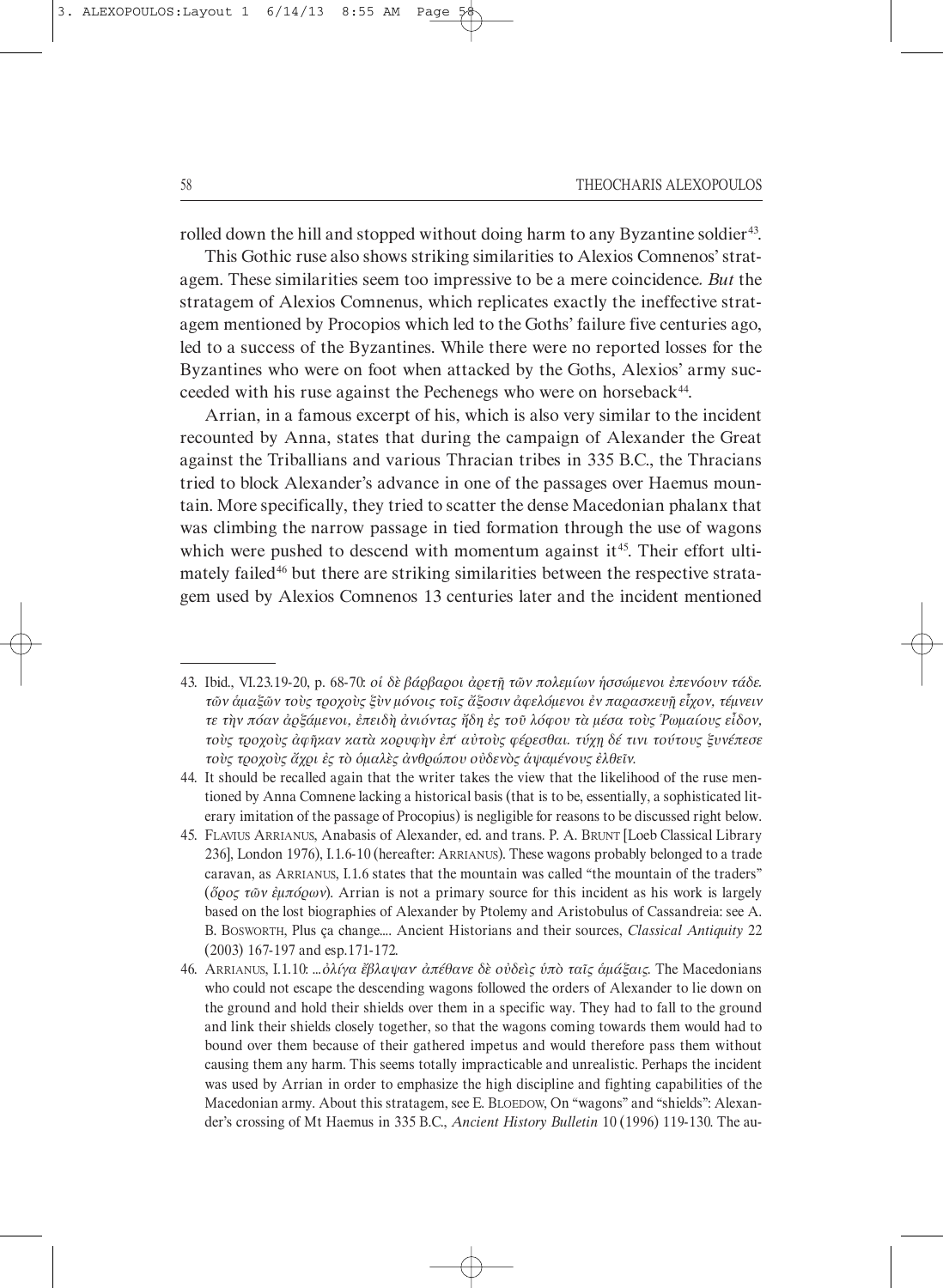by Procopios. The main difference is that the Thracians used whole wagons while the Byzantines only used the wagons' axons and wheels. Also, in the former case the ruse resulted in a complete failure, while Alexios Comnenos' stratagem achieved a partial success. The same ruse applied by the Thracians is also men` tioned in the Stratagems of Polyaenos in a considerably summarized form<sup>47</sup>.

Of relevance to the study of ruses involving wagons is also a passage pre` served in the work of an anonymous Byzantine editor of the tenth century, en` titled as *Ἀνωνύµου ἤτοι Ἥρωνος Βυζαντίου Πολιορκητικά* (Anonymous Byzantinus or "Heron of Byzantium" Poliorcetica) or *Παραγγέλµατα Πολιορκητικά (*also known as *De Strategimatibus)*<sup>48</sup> *.* Within this passage, a va` riety of objects that can be unleashed from an elevated defensive position (i.e. a walled city) against the attacking forces that threaten it is presented in de` tail 49 . Among other things, the author recommends caution to the besieger in case the defenders might attempt to launch heavily loaded four-wheeled car-

thor tries to approach the Thracian ruse in a pragmatic way, which as cited in the ancient text leaves many gaps, so that many questions concerning the precise manner of implementation as well as the reactions of Alexander arise. Also, see W. HECKEL, Synaspismos, sarissas and Thra` cian wagons, *Acta Classica* 48 (2005) 189-194. On this occasion, the author attempts to specify the exact type of the soldiers that Alexander arrayed against the Thracians and considers this as the main reason for the failure of the stratagem.

<sup>47.</sup> POLYAENUS, Stratagemata, ed. I. MELBER – E. WOELFFLIN, Leipzig 1887, *IV.3.11 (hereafter:* POLYAENUS)*: Ἀλέξανδρος Θρᾳκῶν παρεσκευασµένων καταγόµους ἁµάξας πολλὰς ἐπαφιέναι τοῖς Μακεδόσι παρήγγειλεν αὐτοῖς ἐκκλίνειν µὲν ὅσας δύναιντο, εἰ δὲ καταλαµβάνοιντο, καθιέντας αὑτοὺς πρὸς τὴν γῆν ὑπερτιθέναι τὰς ἀσπίδας, ὅπως συµβαίνοι φεροµέναις ταῖς ἁµάξαις ὑπερπηδᾶν. τοῦτό τοι καὶ ἐν αὐτῇ τῇ πείρᾳ γενόµενον ἤλεγξε τοῖς Θρᾳξὶν ἄχρηστον τὴν τῶν ἁµαξῶν παρασκευήν*. Quite significant here is the information that the wagons were overburdened (*κατάγοµοι*), an information which is not provided by the text of Arrian. For an English translation, see P. KRENTZ – E. L. WHEELER, Polyaenus: Stratagems of War, v. I, Chicago 1994, p. 338.

<sup>48.</sup> WESCHER, Poliorcétique, p.197 *uses the title Ἀνωνύµου ἤτοι Ἥρωνος Βυζαντίου Πολιορκητικά*, while R. Schneider prefers the title Παραγγέλµατα Πολιορκητικά*:* R. SCHNEI` DER, Griechische Poliorketiker, mit den handschriftlichen Bildern, herausgegeben und über` setzt, v. II, Berlin 1908, p. 4 (hereafter: SCHNEIDER, Poliorketiker). *This treatise, as its title indicates,* is attributed to a certain Heron, although it is unknown whether it refers to Heron of Alexandria, or someone namesake who lived eight centuries later (known as "Heron of Byzantium")*.*

<sup>49.</sup> WESCHER, Poliorcétique, p. 204<sub>20</sub>-205<sub>2</sub>. The text of "Heron" is contained on pages 197-279; SCHNEIDER, Poliorketiker, p. 12-14. Schneider uses Wescher's page numbering (20420-2052). The text of Παραγγέλματα is contained on pages 4-109. For the most recent edition of this work, see D. SULLIVAN, Siegecraft. Two Tenth-Century Instructional Manuals by "Heron of Byzantium" [Dumbarton Oaks Studies], Washington, D.C. 2000 (hereafter: SULLIVAN, Siegecraft), p. 26-113 (Παραγγέλματα Πολιορκητικ*ὰ*) and p. 153-248 (commentary).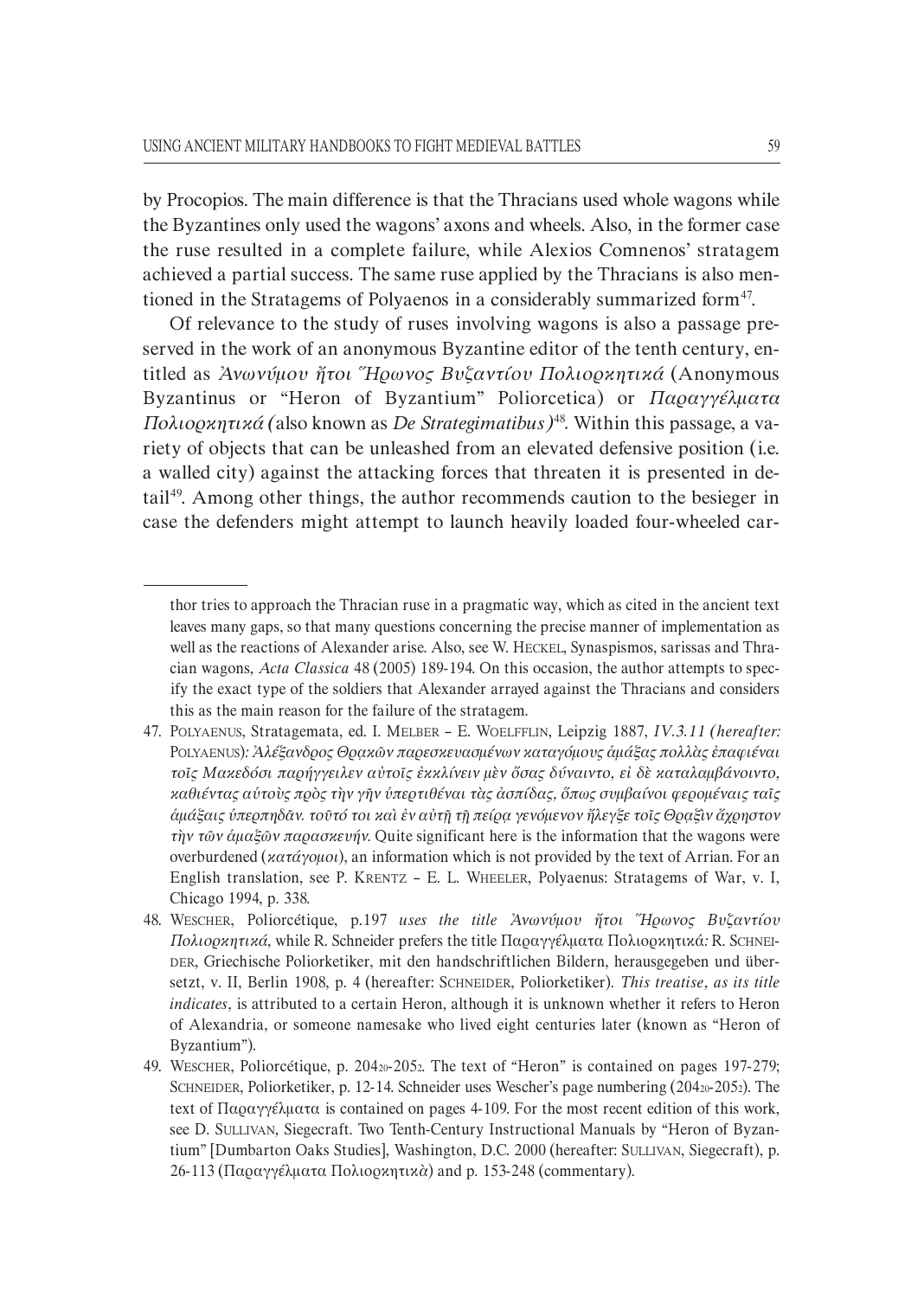riages against the attackers, as mentioned in the narratives of Arrian and Polyaenos<sup>50</sup>. It seems that there is an obvious connection between these texts. Actually, the *Παραγγέλµατα* is an expanded paraphrase of an even earlier work written c. 100 AD, the *Πολιορκητικά* of Apollodoros from Damascus<sup>51</sup>. Perhaps Apollodoros issues his warning having the event of the Thracians against Alexander at the mountain Haemus in mind. The description of Apol` lodoros matches sufficiently with that of Polyaenos; both make reference to *heavily loaded* wagons *(καταγόµους και φορτίοις βεβαρηµέναι*), in contrast to Arrian. This seems to indicate that Polyaenos apart from the text of Arrian also used the text of Apollodoros as a source for his work.

This particular stratagem seems to be quite old, as it can be traced back in Xenophon's work<sup>52</sup>, and it must have been often applied and therefore well known, as it has also been mentioned by Dio Cassius in his Roman History<sup>53</sup>. Its frequent mention in Ancient sources and its citation in Byzantine sources

<sup>50.</sup> SULLIVAN, Siegecraft, p. 36, 52·5: δεῖ τὰ ἄνωθεν ἀπὸ τῶν ἐναντίων ἐπικυλιόμενα παραφυλάτ*τεσθαι βάρη, ἅτινά εἰσι λίθοι στρογγύλοι, κίονες, τροχοί, σφόνδυλοι, ἅµαξαι τετράτροχοι φορτίοις βεβαρηµέναι, ἀγγεῖα*.

<sup>51.</sup> WESCHER, Poliorcétique, p. 139.10-11. The text of Apollodoros is contained on pages 137-193. Also, see R. SCHNEIDER, Poliorketiker, I: Apollodoros, Berlin 1908, p. 10. The text of Apol` lodoros is contained on pages 1-65 and Schneider keeps also here Wescher's page numbering. The only major difference from the corresponding above-mentioned passage of "Heron" is the addition of the characterization 'four-wheeled' to the wagons' description. Specifically for Apollodoros' treatise, see H. BLYTH, Apollodorus of Damascus and the Poliorcetica, *Greek, Roman* and *Byzantine Studies* 33 (1992) 127-158 and D. WHITEHEAD, Apollodorus' Poliorketika: Author, Date, Dedicatee, in: *A Roman Miscellany. Essays in Honour of Anthony R. Birley on his Seventieth Birthday*, H. M. SCHELLENBERG – V. E. HIRSCHMANN – A. KRIECKHAUS (eds.), Gdansk 2008, p. 204-212.

<sup>52.</sup> XENOPHON, Cyrus's Anabasis, trans. C. L. BROWNSON [Loeb Classical Library 3], Cambridge 1922, IV.2.3: *ἐπεὶ δὲ ἦσαν ἐπὶ χαράδρᾳ οἱ ὀπισθοφύλακες ἣν ἔδει διαβάντας πρὸς τὸ ὄρθιον ἔκβαίνειν, τηνικαῦτα ἐκύλινδον οἱ βάρβαροι ὁλοιτρόχους ἁµαξιαίους καὶ μείζους καὶ ἐλάτ-* $\tau$ *τους, οἳ φερόμενοι πρὸς τὰς πέτρας παίοντες διεσφενδονῶντο· καὶ παντάπασιν οὐδὲ πελάσαι οἷόν τ' ἦν τῇ εἰσόδῳ*. This incident refers to one of the clashes of the Ten Thousand with several Carduchian tribes during their long return march from Mesopotamia in 401 B.C.

<sup>53.</sup> DIO CASSIUS, LVI.14.1`3, describes a minor engagement between the forces of Tiberius and the rebels of Dalmatia during the great rebellion of Pannonia in AD 6-9. The rebels, which had occupied an elevated fortified position, used wheels and wagons loaded with rocks against the on` coming roman soldiers: *ἰδόντες δὲ τοῦτο οἱ ∆ελµάται ἔξω τε τοῦ τείχους ὑπὲρ αὐτοῦ τοῦ κρηµνώδους παρετάξαντο, καὶ λίθους πολλοὺς τοὺς µὲν σφενδόναις ἐπ' αὐτοὺς ἔβαλλον τοὺς δὲ καὶ κατεκυλίνδουν. ἄλλοι τροχούς ἄλλοι ἁµάξας ὅλας πλήρεις πετρῶν, ἄλλοι κιH βωτοὺς περιφερεῖς, ἐπιχωρίως πως πεποιηµένας καὶ λίθων γεµούσας, ἠφίεσαν. καὶ ταῦτά τε πάντα ἅµα πολλῇ ῥύµῃ καταφερόµενα διεσφενδονᾶτο, καὶ τοὺς Ῥωµαίους διέσπα τε ἔτι καὶ µᾶλλον ἀπ' ἀλλήλων καὶ συνήλου*.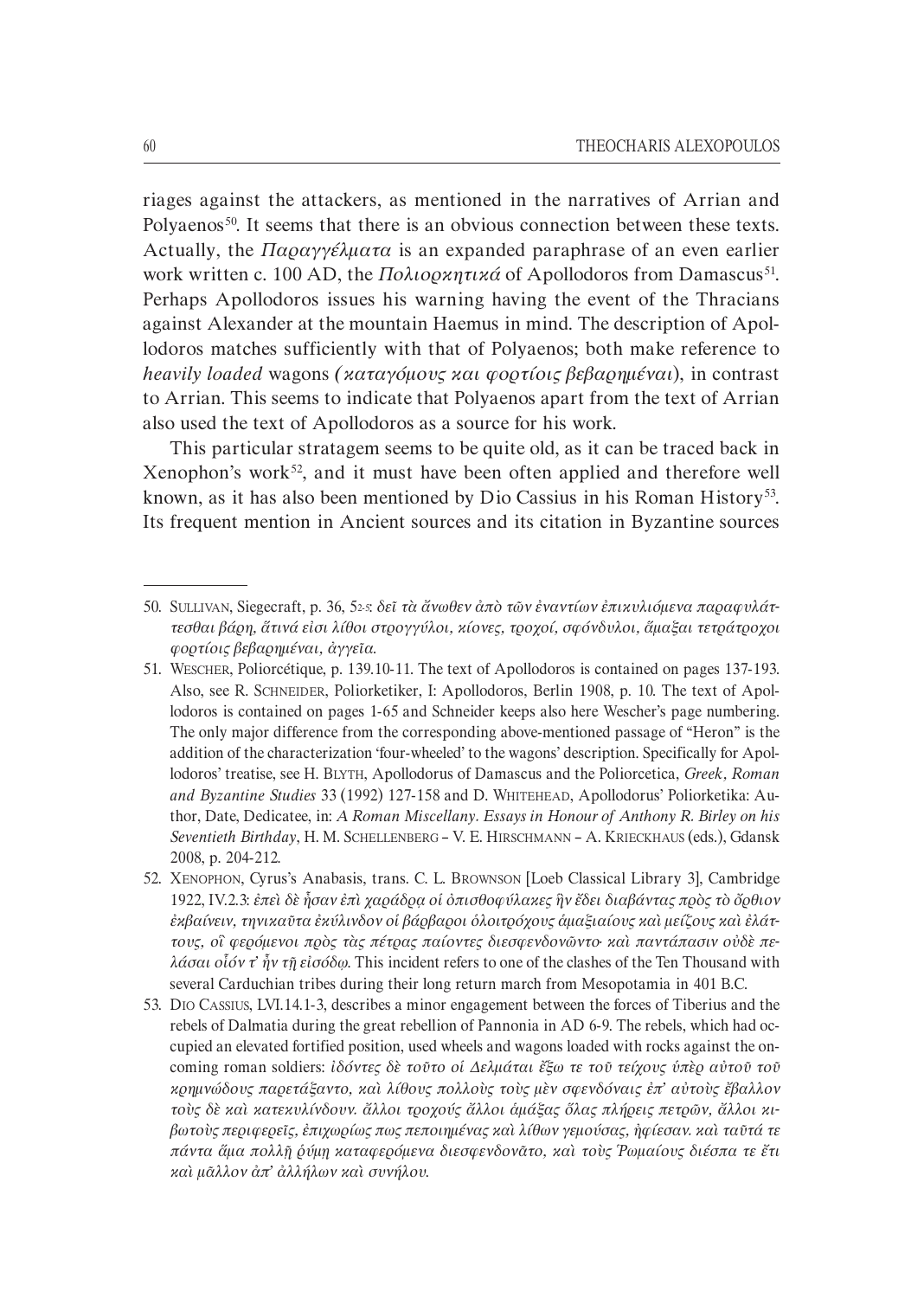suggest that *it was really* applied in practice and that it wasn't simply a sort of literary exaggeration aiming at an enrichment of a Byzantine historian's narrative. It is noteworthy that in almost all of its references, the stratagem involving wagons and heavy loads was used by "barbarians" against "civilized" people, Greeks, Romans and Byzantines alike, except the case of its use by Alexius. Alexius was obviously the first to use this stratagem originally con` ceived by "barbarians" against people of the same flock. Provided that Alexios' two stratagems were factual and not just fanciful stories of his daughter and biographer, Anna, the military brain which conceived and executed them must have had knowledge, direct or indirect, of the passages of Procopius as well as the Byzantine compendiums of Polyaenos<sup>54</sup> and the Byzantine version of Apollodoros' treatise on siegecraft. It seems that either Anna Comnene or her father or both of them had at least read some of those sources<sup>55</sup>. Regarding the question of the authenticity of the facts described by Anna Comnene, there are de` tails that advocate in favor of *their* veracity<sup>56</sup>.

Concerning the first incident at Ioannina, the testimony of William of Apulia combined with some details from the description of Anna Comnene, such as the type of wagons, the number of arms placed on each and, last but not least, the obvious acceptance of the failure of her father's stratagem, argue in

<sup>54.</sup> The text of Polyaenos has been cited several times by later Byzantine authors. The incident with the Thracian wagons at the mountain Haemos has also been described in three Byzantine adap` tations of Polyaenos which have been dated back to the late tenth and early eleventh century, are directly related to the prototype and might have been known to Alexios Comnenus, at least to some extent. The stratagem can be found on all three of them, viz. the *Ὑποθέσεις ἐκ τῶν στρατηγικῶν πράξεων*, 49.2 (*Excerpta Polyaeni*, in POLYAENUS, p. 489), the *Στρατηγήµατα παλαιῶν ἀνδρῶν*, 47.2 (in J. A. DE FOUCAULT, Strategemata, Paris 1949, p. 17-66) and the *Παρεκβολαὶ ἐκ τῶν στρατηγικῶν πράξεων*, 36 (ibid., p. 75`120). *Ὑποθέσεις,* the earlier of the three, dated to the tenth century, were used as a model upon which the *Στρατηγήματα* (late tenth century or early eleventh) and the *Παρεκβολαὶ* (first quarter of eleventh century) were based. For an extensive analysis of the origin and citation and alteration process of these selected Byzantine excerpts which have been derived from the original text of Polyaenos and con` stitute a short compendium of some of the stratagems he described, see: A. DAIN, Les cinq adaptations byzantines des "Stratagèmes" de Polyen, *Revue des Études Anciennes* 33 (1931) 321`346; IDEM, *Les stratégistes byzantins*, *Travaux et mémoires* 2 (1967) 364`365, 368`369; F. SCHINDLER, Die Überlieferung der Strategemata des Polyainos, Wien 1973, p. 205-225.

<sup>55.</sup> There is evidence in the Alexiad that Anna Comnene had direct knowledge of the *Taktika* (see ANNA COMNENA, p. 39549-58, in comparison with LEO, Taktika, XX.51, (p. 554) 119 (p. 576-578) and 136 (p. 582).

<sup>56.</sup> The author expresses his opinion concerning the authenticity of the two ancient stratagems based on the relevant articles also mentioned in n. 46 but does not try to take an absolute decision concerning their truthfulness.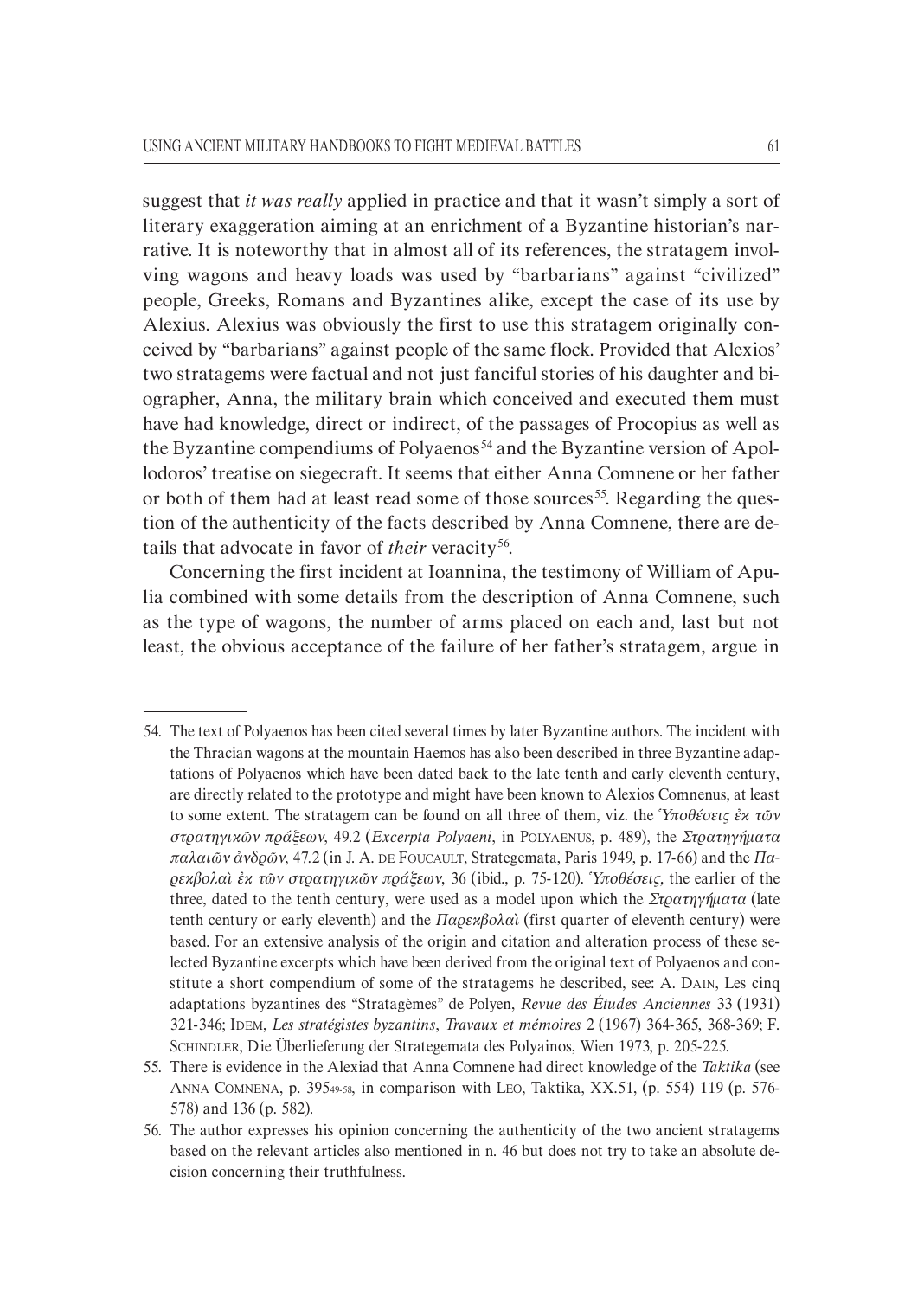favor of authenticity. Regarding the second incident at Tzurulos, the strong bias and admiration which Anna shows towards her father might lead to the premature conclusion that the incident could have been made up by her and would therefore belong to the realm of myth. However, some details of her description could lead to a contradictory assessment<sup>57</sup>. Anna describes the injuries suffered by the horses of the Pechenegs from the impetuous impact of the wagon wheels in detail. More specifically, she states that the wheels were reaping either the front or the rear pair of the horses' legs like scythes during the riders' attempt to jump over the wheels in order to avoid them<sup>58</sup>. Such injuries forced the animals to sit towards the part of their body that had received the blow, thereby causing the rider to fall. According to the author's opinion, this extremely vivid realistic description would only be possible by a person who participated in the battle and shared his experiences with Anna Comnene afterwards. Anna herself, who was only about seven years old when this conflict took place, admits that she incorporated in her work information drawn from eyewitnesses, old soldiers and comrades of her father, especially concerning the battles and cam` paigns she describes<sup>59</sup>. Therefore, there are many chances that the incident narrated by Anna Comnena and attributed to the ingenuity and military expertise of her father and his knowledge of the antiquity might have been real.

However, if we accept the pragmatic hypostasis of the two events described by Anna Comnene and do not consider them as figments of her own imagination, the following question arises: can the conception and execution of these

<sup>57.</sup> Initially, the author himself was concerned regarding the attribution of this particular strata` gem to Alexios and his undeniable military capabilities and virtues. He also considered the possibility that it could have been an outcome of the imagination of his highly educated daugh` ter and biographer. Her great knowledge of the works of ancient authors enhances the likelihood that she could have been inspired and even been inclined to imitate and even copy some passages of ancient works that had a great impression on her (see above, n. 28). However, the fact that Anna's details have been apparently derived from tales told by eyewitnesses and differ from those of the ancient prototypes leads to the conclusion that her descriptions are based on true events.

<sup>58.</sup> ANNA COMNENA, p. 23353`23464: ...*οἱ δὲ τροχοὶ µετά τινος ῥοίζου καὶ καταφορᾶς ἐνεχθέντες ὑπὲρ πῆχυν ἀπὸ τοῦ τείχους ἕκαστος ἐφαλλόµενοι ἅτε τῶν κυρτοτήτων ἑκάστου τροχοῦ ἀποκρουσθεισῶν ἐκ τοῦ τείχους καὶ οἷον ἀποσφενδονηθεισῶν εἰς µέσους τοὺς τῶν βαρβάρων ἱππότας ἐξεκυλίσθησαν ῥύµην λαβόντες σφοδροτέραν. Τὸ µὲν καὶ ἀπὸ τῆς ἀθρόας καταφορᾶς τῷ φυσικῷ πειθόµενοι βάρει, τὸ δὲ καὶ ῥοπὴν λαβόντες ἀκάθεκτον ἀπὸ τοῦ κατάντους τοῦ τόπου σφοδρῶς τε τοῖς βαρβάροις ἐνέπιπτον καὶ πανταχόθεν αὐτοὺς περιέθλιβον τὰ σκέλη τῶν ἵππων ὥσπερ θερίζοντες καὶ ἀµφότερα ἑκατέρωθεν ἀπό τε τῶν ἐµπροσθίων καὶ ὀπισθίων µερῶν διατεµόµενοι ὀκλάσαι τοὺς ἵππους, ἐφ' ἃ µέρη τὴν πληγὴν ἐδέξαντο, κατηνάγκασαν καὶ τοὺς ἱππότας συγκαταβαλεῖν*.

<sup>59.</sup> Ibid., p. 742-46 and 45119-45380.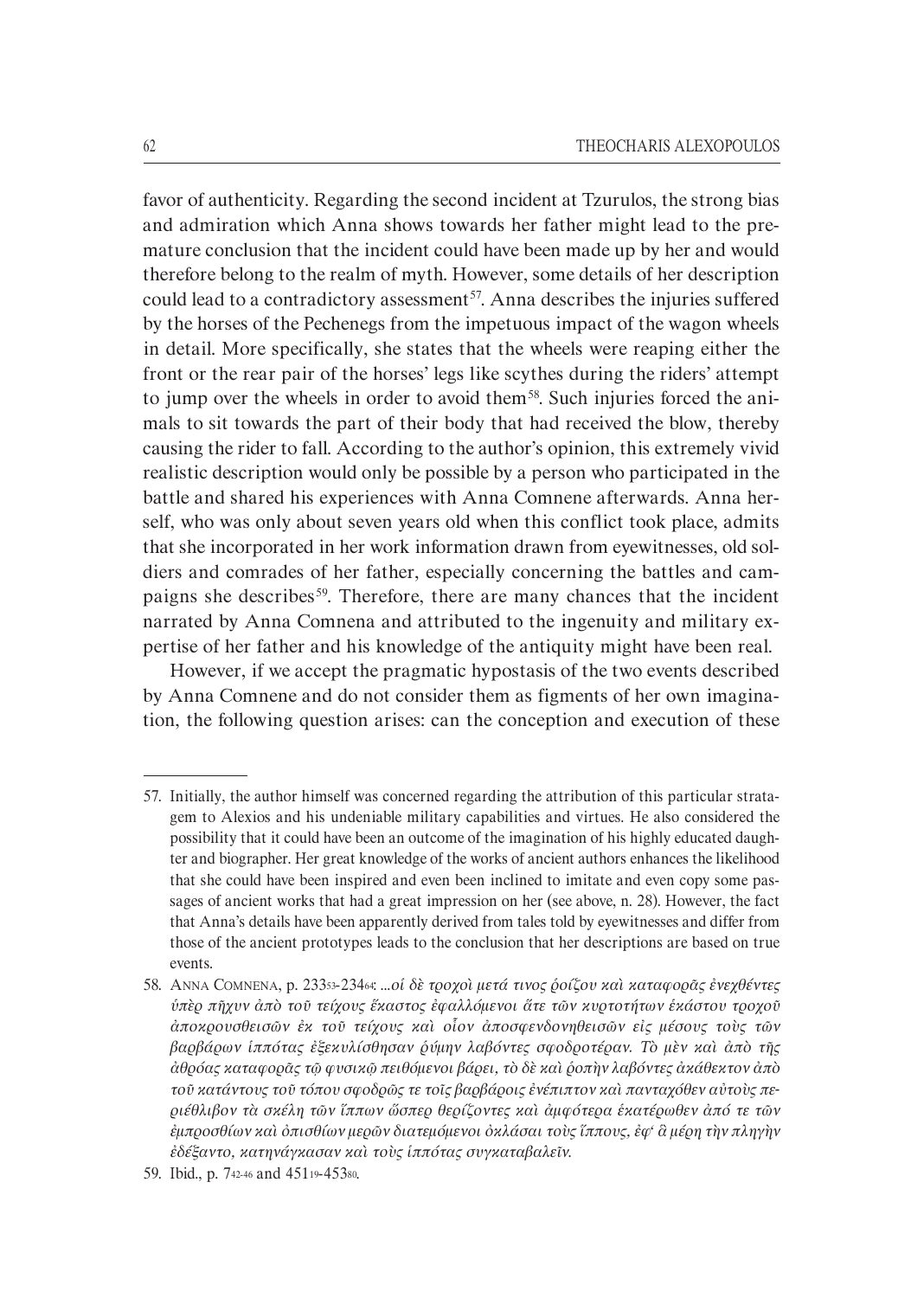stratagems be attributed to Alexius Comnenos or were they perhaps inspired by one of his seasoned officers?

Undoubtedly, Alexios Comnenos had the ability, the military audacity, the bravery and the courage to carry out such operations. During his early military career before the resumption of the imperial power but also during the subse` quent period as an emperor, he carried out several bold actions which sometimes were crowned with success and sometimes with failure. Alexios also used a number of military tricks and ruses, since he was a foremost exponent of the concept "win by any means and by any manner" either by fighting in the open field or by using trickery and cunning, as clearly shown by his actions<sup>60</sup>. Not only Anna Comnene but also her husband Nicephoros Bryennios confirms the tendency of his father in law to resort to all kinds of tricks and ruses in order to prevail over his vastly diverse, from a military viewpoint, opponents, in his work<sup>61</sup>. The military and diplomatic skills of Alexios, though overemphasised by Anna Comnene and her husband, the *caesar*, which also belonged to the immediate family of the emperor, are *rather* indisputable for most modern scholars<sup>62</sup>.

What is perhaps not widely known is the fact that in most battles Alexios

<sup>60.</sup> The use of stratagems and subterfuge in order to wear a stronger opponent down and postpone the battle until the circumstances become more favorable is one of the most characteristic fea` tures of Byzantine military tradition, see: E. MCGEER, Sowing the dragon's teeth. Byzantine warfare in the tenth century [Dumbarton Oaks Studies], Washington, D.C. 1995, p. 255. From the early Byzantine period on, the vast majority of military treatises advised and encouraged troop commanders to undertake this way of action. See: MAURIKIOS, IV.1-5, VII.Α, VII.B.3-4, 14-15 and especially VIII.1-2; LEO, Taktika, XII.4, XII.106, XIV.40-42, 46, XVII.4, XX.11-12, 51, 106, 136; *Περὶ Στρατηγίας*, ed. G. T. DENNIS, Three Byzantine military treatises [Corpus Fontium Historiae Byzantinae 25], Washington, D.C. 1985, p. 2212 and 10053 (Περὶ Στρατη*γίας*). In Dennis' edition, the treatise *Περὶ Στρατηγίας* is still referred to as the Anonymous Byzantine treatise on strategy. On the attribution of this work to Syrianos Magistros, see C. ZUCKERMAN, The Compendium of Syrianus Magister, *Jahrbuch der Österreichischen Byzantinistik* 40 (1990) 209-224. It cannot be considered a mere coincidence that most of the ancient military works preserved in Byzantine adaptations include ruses and stratagems, which ap` parently attracted the interest of the Byzantine writers.

<sup>61.</sup> The use of subterfuge and ploys in the war against the rebel Roussel de Bailleul in 1074 and against the Turks who had overwhelmed Asia Minor has been described by Bryennios. See NICEPHOROS BRYENNIOS, Historiarum libri quattuor, ed. P. GAUTIER [Corpus Fontium Historiae Byzantinae 9, Bruxelles 1975 (hereafter: BRYENNIOS), p. 185-189 and 205-207, respectively.

<sup>62.</sup> The opinions of modern military historians on the military capabilities of Alexios differ. For example, BIRKENMEIER, Development, p. 81-84, does not regard him as something extraordinary although he acknowledges his abilities but others, like HALDON, Byzantine Wars, p.135, recog` nize his skills and tactics on the battlefield, while W. TREADGOLD, A History of the Byzantine State and Society, Stanford 1997, p. 611, considers him to be a military genius.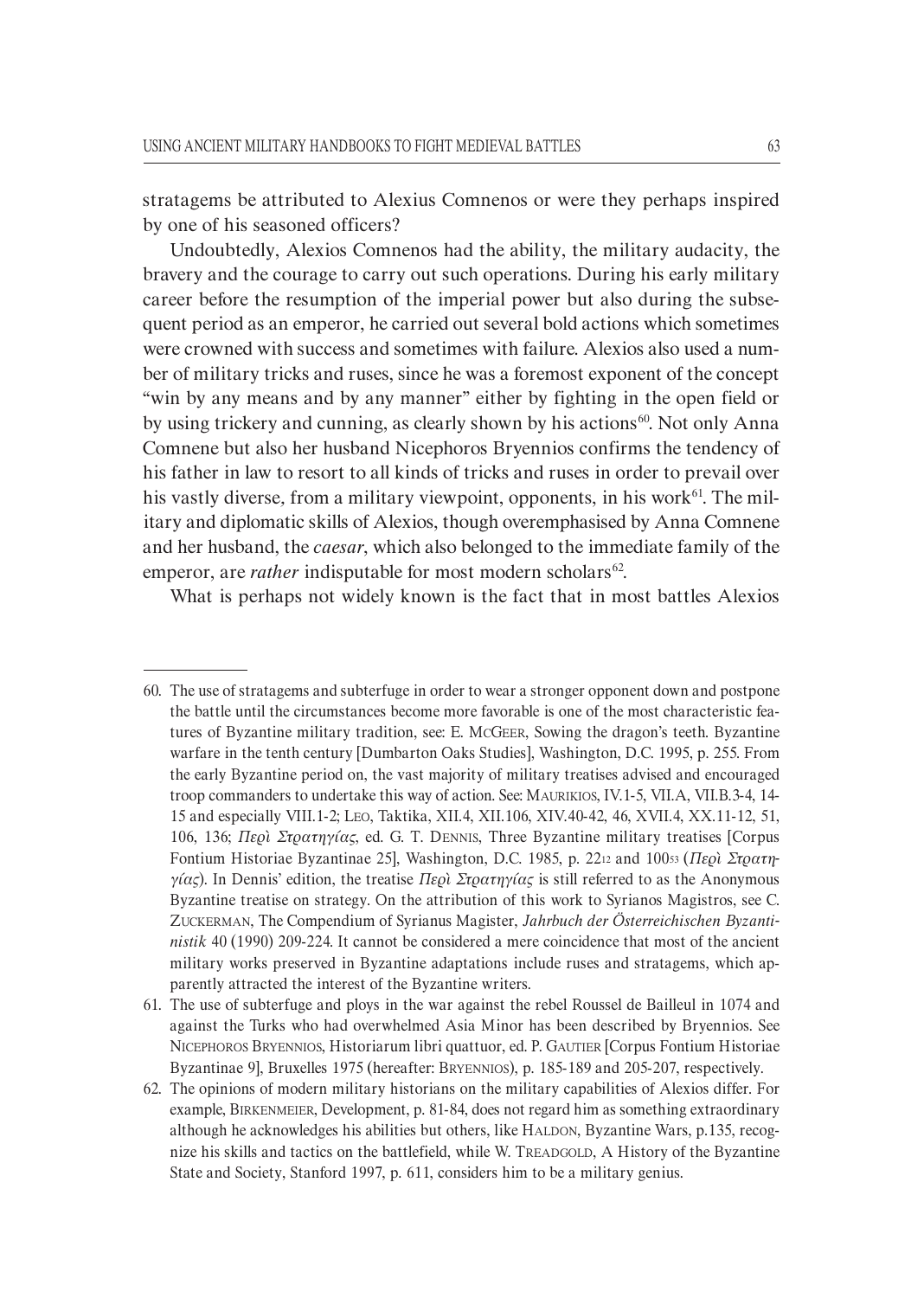#### 64 THEOCHARIS ALEXOPOULOS

has given, whether initially as a *grand domestikos* or later as an emperor, he had highly experienced and talented senior officers, most of which belonged to his close family environment via a clever system of intermarriages, under his com` mand<sup>63</sup>. Specific mention should be made to two of them, Georgios Paleologos<sup>64</sup>, the emperor's brother in law and Gregorios Mavrokatakalon<sup>65</sup>. Paleologos has been repeatedly characterized as *an* officer who thought and acted bravely, accomplished great deeds and was highly experienced in military affairs<sup>66</sup>. He and Mavrokatakalon also seemed to have had particular expertise in tackling with the people of the steppe<sup>67</sup>. Georgios Paleologos and some other highly experienced veteran officers (*τινες τῶν περὶ τὰ πολεµικὰ πεῖραν ἐκ µακροῦ χρόνου ἐσχηκότων ἐπιµελῶς*) advised the young emperor to avoid a battle in open field with the Normans<sup>68</sup>. But as the young emperor did not follow their advice, he was subsequently defeated in the battle of Dyrrachium in October 108169 .

Alexios benefited and learned a lot from the experience of these veterans

<sup>63.</sup> In this group of senior officers can be selectively included: Alexandros Kavasilas (ANNA COM` NENA, p. 12615), Tatikios, the *grand primikirios* of Turkish origin (ibid., p. 12615-12720), Pakourianos, the *grand domestikos* of Georgian origin (ibid., p. 6357 ` 58), Oumbertopoulos the Frank (ibid, p. 247<sub>6465</sub> and 25295), the *caesar* Nicephorus Melissenos (ibid., p. 2864344), Georgios Paleologos, who has repeatedly been mentioned in most of the battles fought by Alexios by Anna Comnene and Bryennios, Gregorios and Nicolaos Mavrokatakalon (ibid., p. 21012 and 29432.33 respectively) and others.

<sup>64.</sup> B. SKOULATOS, Les personnages byzantins de l'Alexiade. Analyse prosopographique et synthèse, Louvain 1980 (hereafter: SKOULATOS, Personnages), p. 99-105; J.-C. CHEYNET – J. F. VANNIER, Études Prosopographiques, Paris 1986, p. 137-141.

<sup>65.</sup> For Gregorios Mavrokatakalon, see SKOULATOS, Personnages, p. 111-112.

<sup>66.</sup> BRYENNIOS, p. 3056: *Περὶ τὰ στρατιωτικὰ πολλὴν ἐµπειρίαν κεκτηµένος*; ibid., p. 3071`2: *ταγH µατάρχης ὤν εµπειρότατος καὶ κατὰ χεῖρα καὶ γνώµην γενναῖος* (description of the battle against the mercenary Turkish troops of the rebel Nicephorus Melissenos in 1081).

<sup>67.</sup> ANNA COMNENA, p. 210 $11-18$ . Anna Comnene describes the advice adressed to Alexios not to venture a cavalry attack against the fortified wagons of the Pechenegs. As Gregorios Mavrokatakalon had been captured and held as a prisoner by the Pechenegs, he was aware of their war practices. The former rebel Nicephoros Bryennios, who was acting as an advisor of the Emperor after his blindness, must also have gained experience in the Petchenegs' war practises (ibid., p. 20560-64). Georgios Palaeologos was distinguished in the wars against the Normans, especially during the siege of Dyrrachium (ibid., p. 120-130).

<sup>68.</sup> Ibid., p. 1291-13017.

<sup>69.</sup> Likewise, Alexios relied on the advice of many of the relatives and colleagues listed above (see above, n. 63) just before facing the threat of Cumans who invaded Thrace in 1084 (ANNA COM-NENA, p. 28642-50). Prior to the decisive battle, Anna Comnene states that he asked their advice on whether to fight or to avoid a direct confrontation with the army of Cumans that outnum` bered them.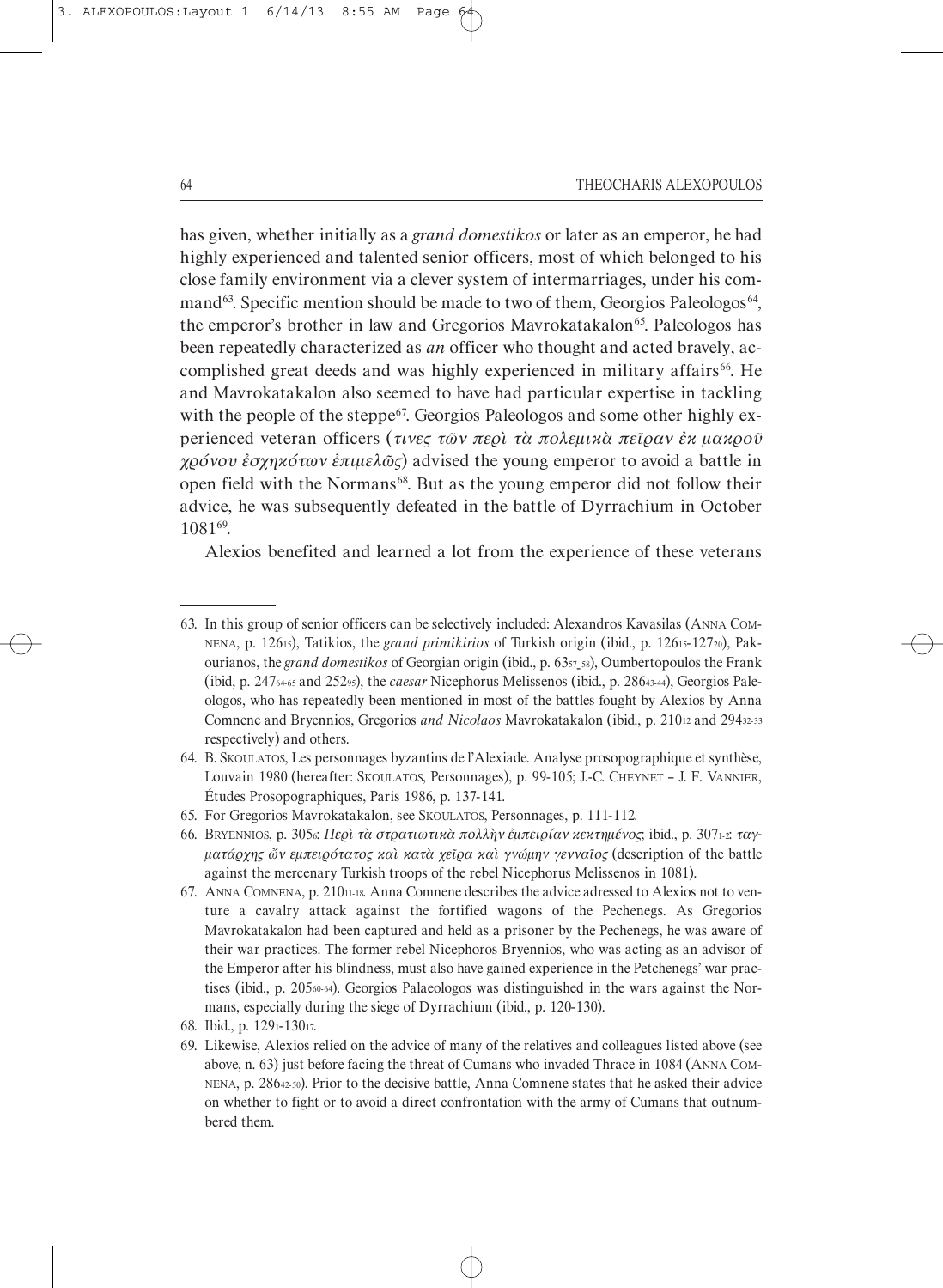who accompanied him on his campaigns. It is almost certain that he closely cooperated with some of them and consulted them when he applied these two "special" stratagems. The idea of this unusual use of wagons against the Nor` mans and the Pechenegs might not exclusively belong to him but this matter is of little importance<sup>70</sup>. Regardless of who had the idea to implement the two stratagems, one can draw useful conclusions about the theoretical education of the Byzantine military aristocracy, since the vast majority of senior officials who served in the Byzantine army at the time of the Comnenoi were members of large aristocratic families, most of which were interconnected through in` termarriages with the imperial family. We can draw information about the the` oretical military education of a senior military official and even a soldier-emperor like Alexios Comnenos from these stratagems. We can try to trace back and discern the origin and the number of written sources which formed this kind of military education. It seems that this type of training, the conduct of which we mostly ignore as there is insufficient information<sup>71</sup> and as military schools were non-existent at those times, was based on a fairly large

<sup>70.</sup> Either way, the glory achieved through the success of such an action belonged to the emperor himself and not to one of his servants, whether the conception of the idea was his or not. However, it is equally possible that the conception of these two military tricks could have been an exclusive product of the military knowledge of Alexios, a revival of the military past adjusted to the Byzantine military needs and practices - also according to the author's point of view. It is obvious that the person who inspired these tricks had great knowledge of the ancient theorists of war, of the tactical manuals and the ancient writers in general in addition to practical military experience.

<sup>71.</sup> Very little information has been preserved on the existence of specialized teachers in charge of military education and practical military training who mainly taught the offspring of aristocratic families, which were the only ones able to financially withstand such a demanding train` ing, during this period. The most significant information is provided by Nicephoros Bryennios, who, when referring to the military training of John and Isaac Comnenos, the father and the uncle of Alexios I Comnenos respectively, uses the archaic terms *παιδαγωγὸς* (pedagogue) and παιδοτρίβης (superintendent). See BRYENNIOS, p. 7515`22: *παιδαγωγοὺς γὰρ αὐτοῖς ἐπιστήσας καὶ παιδοτρίβας* (...) *τὰ πολεμικὰ ἐκδιδάσκειν* (...) *τὰ τακτικὰ μελετᾶν* (...) *ὅσα δὴ τὰ τακτικὰ ἐκδιδάσκουσι*. Michael Psellos, in his Chronography, while expressing his antipathy to` wards the emperor Romanos IV  $(1067-1071)$ , boasts that he was far more superior than him, not only in classical culture and spirit, but also in the area which the "soldier-emperor" considered his *own specialty* per excellence: the science of *Taktika* (MICHAEL PSELLOS*,* Imperatori di Bizanzio, Cronografia, ed. S. IMPELLIZZERI, Vicenza 1984, VII.b 16: *ώς δέ με οἶδε τὴν τακτικὴν ἐπιστήµην ἠκριβωκότα...καὶ τἄλλα ὅσα στρατηγικῶν εἰσι διατάξεων*…) (hereafter: PSELLOS). Some further evidence about the military training of the military aristocracy of the fourteenth and fifteenth centuries is given by M. BARTUSIS, The Late Byzantine Army. Arms and Society, 1204-1453, Philadelphia 1992, p. 207.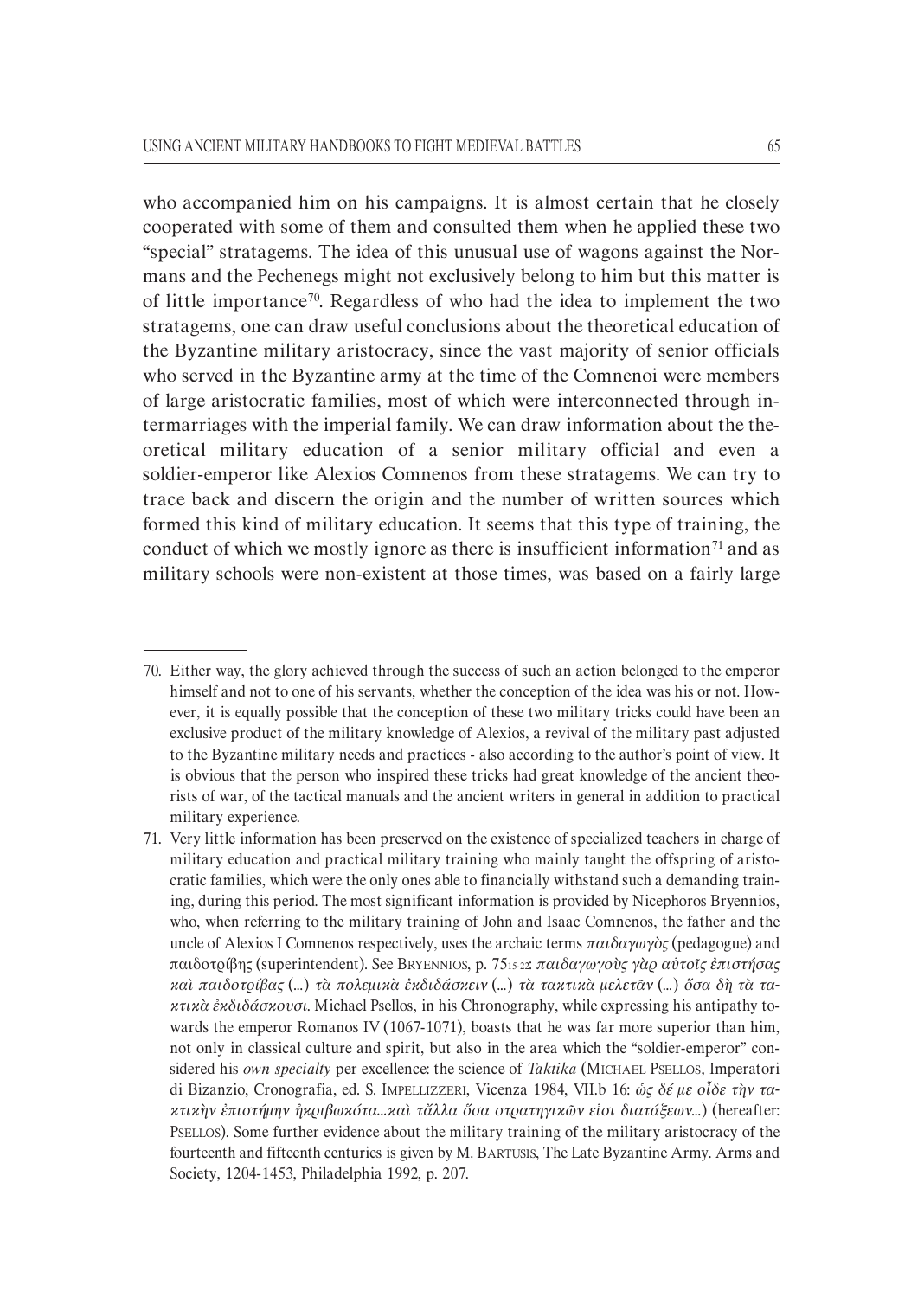number of works related to military issues, original or more often adapted<sup>72</sup>. Concerning the stratagems analysed in this article, the passages from Procopios, Arrian, Polyaenos and Dionysios of Halicarnassus must have been used for military education purposes.

The theoretical military education seemed to be very important and widespread in the circles of the Byzantine aristocracy of the Comnenian emperors' period<sup>73</sup>. The number of sources used and processed by the Byzantines, which originated from the entire spectrum of the ancient Greek (primarily) and Latin

- 72. Apart from the widespread military manuals and military treatises of the Byzantine period (sixth - tenth centuries) which relied heavily on respective manuals and treatises of the antiquity and in many cases copied them by word, there were several historical ancient texts that in` cluded extensive references to military conflicts, wars and stratagems, which could be used as guides for the military training of Byzantine civil and military officials, as they had been gath` ered in relevant collections, such as the aforementioned Excerpta de strategematis. Examples include the works of some ancient theorists of military art (fourth century B.C. - fourth century A.D.) the works of which were preserved and used during the Byzantine era, whether as prototypes or, more frequently, as later adaptations. Those were the results of the popular custom of Byzantine writers and scholars to compile anthologies with extracts from different authors, based on common themes, such as: the *Στρατηγήµατα* of Polyaenos, the *Θεωρία Τακτικὴ* of Aeneus Tacticus, the *τέχνη Τακτική* of Asclepiodotos (based on the lost work of Posidonius), the treatise of Aelianus Tacticus *Περὶ στρατηγικῶν τάξεων Ἑλληνικῶν* ("On Tactical Arrays of the Greeks"), as well as Arrian's "Array against the Alans" (*κατὰ Ἁλανῶν ἔκταξις*), the *Epitoma rei militaris of Vegetius and the* Strategemata *of Frontinus,* the last two in Latin. Mil` itary treatises were written by other authors, whose works are not preserved (e.g. Polybios). The emperor Constantine VII, in tenth century, considered that every emperor who departed on campaign should necessarily have the manuals of Polyaenos and Syrianus Magister with him (CONSTANTINE PORPHYROGENITUS, De Cerimoniis aulae Byzantinae, ed. J. REISKE, Bonnae1860, I.467<sub>7ff</sub>: βιβλία στρατηγικὰ, βιβλία μηχανικὰ, ἑλεπόλεις ἔχοντα, καὶ βελοποιϊκὰ καὶ ἕτερα *ἁρµόδια τῇ ὑποθέσει, ἤγουν πρὸς πολέµους καὶ καστροµαχίας· βιβλία ἱστορικὰ, ἐξαιρέτως δὲ τὸν Πολύαινον καὶ τὸν Συριανόν*). For the use of ancient *Taktika* in Byzantium, see also W. E. KAEGI, Some Thoughts on Byzantine Military Strategy, Brookline 1983, p. 1-18 (especially p.  $10-13$ ). For the Byzantine military compilations, which sometimes replicate verbatim the ancient works, particularly Polyaenos, mention has already been *made* above (*see above, n. 54).*
- 73. Psellos in his encomium addressed to the *caesar* John Doukas, uncle of Michael VII (1071` 1078), refers to his ability in military science, stressing that this did not originate automatically or accidentally, but by studying the military tactica, the treatises on strategy and siegecraft and especially the works of Aelios and Apollodoros (PSELLOS, VIII.16: *τῶν τακτικῶν βιβλίων καὶ στρατηγικῶν καὶ πολιορκητικῶν καὶ περὶ ὅσων οἱ περὶ Αἴλιον καὶ Ἀπολλόδωρον συγγεγράφασιν*. Here probably refers to Aelianus Tacticus and not the orator Aelius Aristeides). With the phrase *οἱ περὶ Αἴλιον καὶ Ἀπολλόδωρον συγγεγράφασιν* Psellos probably refers to the later Byzantine compilations of these works and not the originals. This testimony of Psel` los for Apollodoros reinforces the likelihood (see above p.13) sections of the work of the latter to have been known (perhaps through the Παραγγέλματα) to Alexios Comnenos and his mil-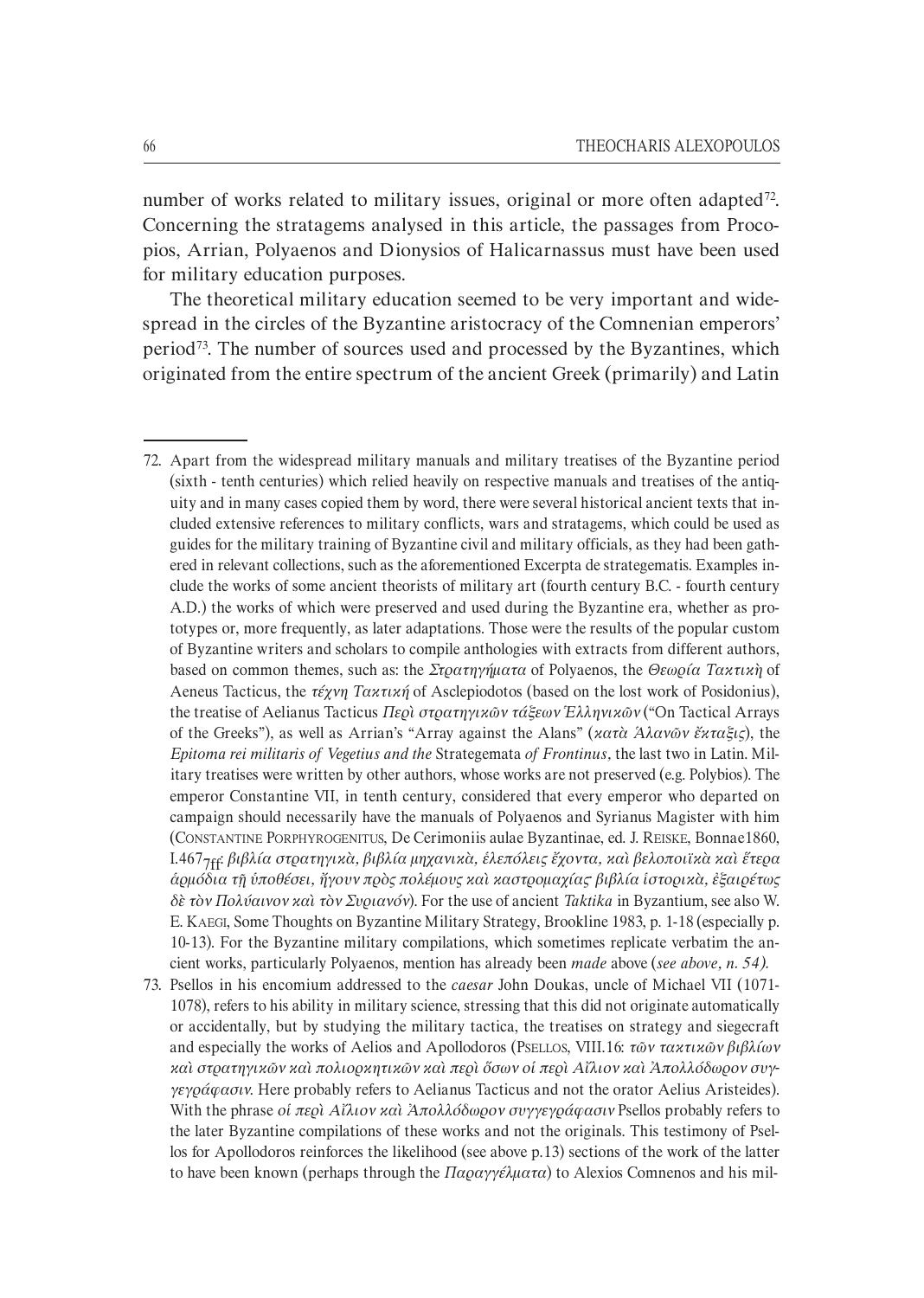(less) literature, is particularly impressive. The analysis of the two stratagems of Alexios Comnenos reveals that the Byzantines studied meticulously and ap` plied the ancient sources in practice and that they also gave particular importance to learning and assimilating the military theory, both of ancient and medieval writers, which as a result they maintained at the highest possible level. These stratagems demonstrate that Alexios and the members of the military aristocracy of the period<sup>74</sup> must have had excellent knowledge of the works of the ancient historians and tacticians or at least of several ancient passages of military interest as well as of the Byzantine strategic manuals which were also based to a high extent on ancient strategic military treatises and excerpts<sup>75</sup>.

However, one question remains unanswered. Why do these stratagems, which occur with some slight discrepancies in several ancient sources, not appear in other Byzantine sources? Was Alexius the only one who knew about the sources referring to them? Probably not. Already from the sixth century, the Byzantines had highly developed military literature. The two main reasons why similar tricks are not mentioned by the sources are the limited interest in minor matters of military nature, such as ruses or stratagems, shown in the majority of the sources following Procopios up until the advent of historians and chron` iclers of the eleventh century and the extreme rarity of the special military and geographic conditions which were required in order to apply such stratagems. We should not forget that such a use of wagons on the battlefield was a last ditch effort and a product of contingency for Alexios. Therefore it is reasonable and normally expected not to have frequent references to relevant stratagems in the sources which record the campaigns of earlier or later Byzantine emperors and military commanders. The application of these stratagems indicates

itary staff. Besides that, Psellos chronologically is very close to Alexios Comnenos. Another passage from the Alexiad confirms that Alexios had good knowledge of the work of Aelianus Tacticus (ANNA COMNENA, p. 46982`83: *ἦν γὰρ οὐδὲ τῆς Αἰλιανοῦ Τακτικῆς ἀδαής*).

<sup>74.</sup> Indeed, these works are addressed exclusively to members of the imperial family or generals of aristocratic lineage (throughout the Komnenian period most generals were members of an es` tablished aristocratic elite). It seems quite probable that one major function of these manuals was to be a part of a conversation and exchange of opinions between the members of the imperial court about the military achievements of the ancients and the way these could be in` serted in the realities of Byzantine era warfare. See D. SULLIVAN, Byzantine military manuals, Prescriptions, practice and pedagogy, in: *The Byzantine world*, P. STEPHENSON (ed.), London 2010, p. 149, 155, 160 (hereafter: SULLIVAN, Military manuals).

<sup>75.</sup> Contrary to the stratagems of Alexios, the one mentioned by Procopios (see above, p. 10`11), of which himself was an eyewitness, obviously does not derives from a study of ancient mili` tary stratagems (after all, it was applied by the Goths); however it became an example for *the* subsequent military men.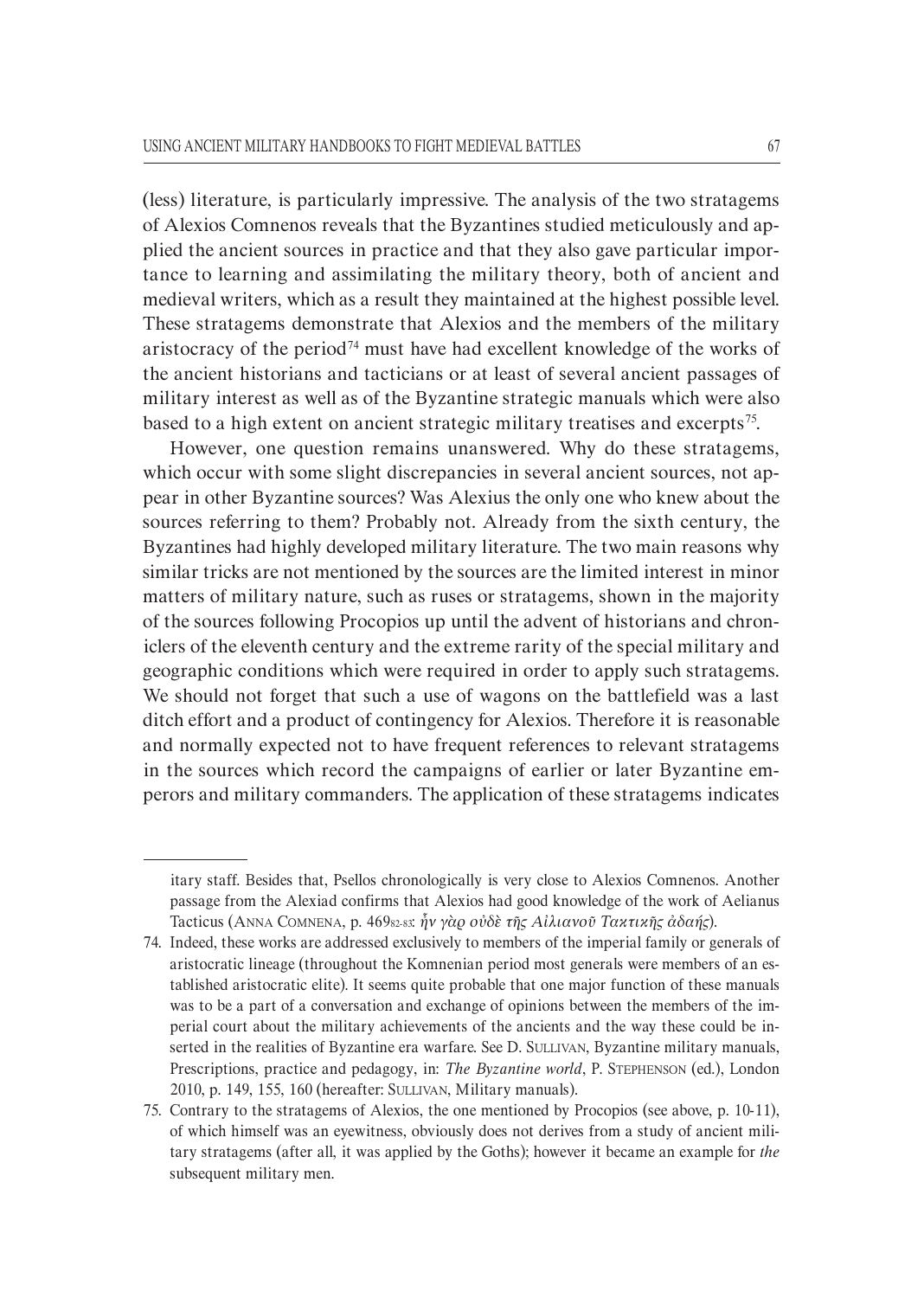the high extent of adjustment displayed by the Byzantines against all kinds of military innovation, which were willing to adopt, regardless of its origin. Alexios, at least as portrayed through the written sources during the mature phase of his reign, although as a young general did not avoid errors due to his im` pulsivity, is a perfect example of the emperor-general, which applies ruses and uses *conventional* as well as *unconventional* warfare methods in order to emerge victorious, acting in this way in accordance with the directions given by Byzantine military manuals<sup>76</sup>.

The Byzantine military commanders were inspired by the achievements of the Ancient strategists and they were trying to imitate their exploits while preparing to march for war. Their military manuals were more than a simple collection of written memories and events; they preserved military actions of ancient times in a way that enabled the teaching of military lessons. The Byzan` tines did not hesitate to adopt military tricks, tested in practice by both friends and foes. The high degree of dependence of the Byzantines on military manuals and treatises was already known; what is most impressive is their heavy re` liance on these manuals. For every likely and unlikely military incident, during a battle or a campaign, the Byzantines were well equipped with written in` structions from which they apparently rarely diverted<sup>77</sup>.

Although the Byzantine Empire never formally acquired a military school for its officials, mutatis mutandis there was nearly nothing to envy from the corresponding theoretical military training of modern states<sup>78</sup>. The stratagems and the ability to use any means, whether conventional or unorthodox, to achieve the objective aims, indicate a very advanced military philosophy, a pro` duct of many centuries of Greek and Roman military thinking. The high ranked

<sup>76.</sup> LEO, Taktika, epilogue 35, p. 628: *<∆εῖ δέ σε> ὀξέως ποιητικόν τε εἶναι στρατηγηµάτων καὶ ἀγχίνουν ἐν ταῖς ἐπιχειρήσεσιν ὑπάρχειν, καὶ ὅταν αὐτὸς ἐπιτίθεσθαι βούλει τοῖς πολεμίοις καὶ ὅταν ἐπιβουλεύεσθαι µέλλῃς παρὰ τῶν πολεµίων*.

<sup>77.</sup> Therefore, questions about whether Byzantine officers were allowed to improvise and to what extent arise. Although improvisation constitutes an essential element for the success of any military officer or leader at any time, it is the opinion of the author that improvisation was extremely limited among the Byzantines and that in the cases when it was permissible, it was exclusively applied by military officials. We should keep in mind that very often, especially during the period before the Comnenian emperors, high ranked political officials who usually be` longed to the close imperial environment and had little or no military experience undertook the leadership of Byzantine armies because of their assumed fidelity. The detailed pedantry demon` strated by the Byzantine military manuals can partly be explained by the fact that the manuals took this category of officials into consideration and were addressed especially to them.

<sup>78.</sup> Such a military school came much later, with the advent of the national states. See SULLIVAN, Military manuals, p. 149.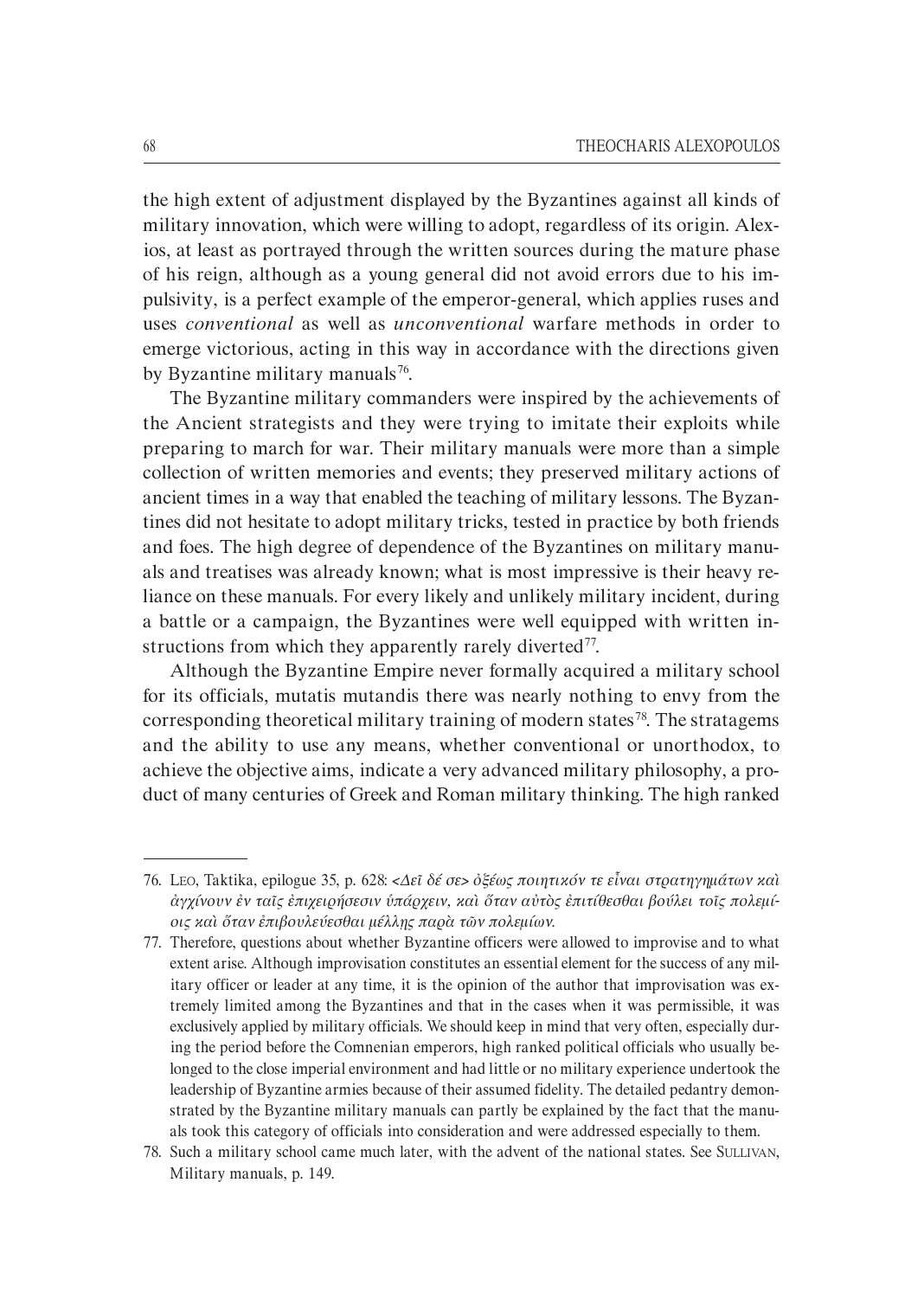Byzantine military officials of that period (eleventh - twelfth centuries) had an excellent bibliography of military strategies and ruses at their disposal, which they used to carry out their military enterprises with advantageous conditions for themselves. As very eloquently observed by G. T. Dennis<sup>79</sup>, when the Byzantines conducted their wars and battles by following the instructions of the mil` itary manuals, they had a good chance to defeat their opponents.

<sup>79.</sup> G. T. DENNIS, The Byzantines in Battle, in: *Το Εµπόλεµο Βυζάντιο (9οςH12ος αι.)*, N. OIKONO` MIDES (ed.), National Hellenic Research Foundation/Institute for Byzantine Studies, Athens 1997, p. 165-178, here p. 178.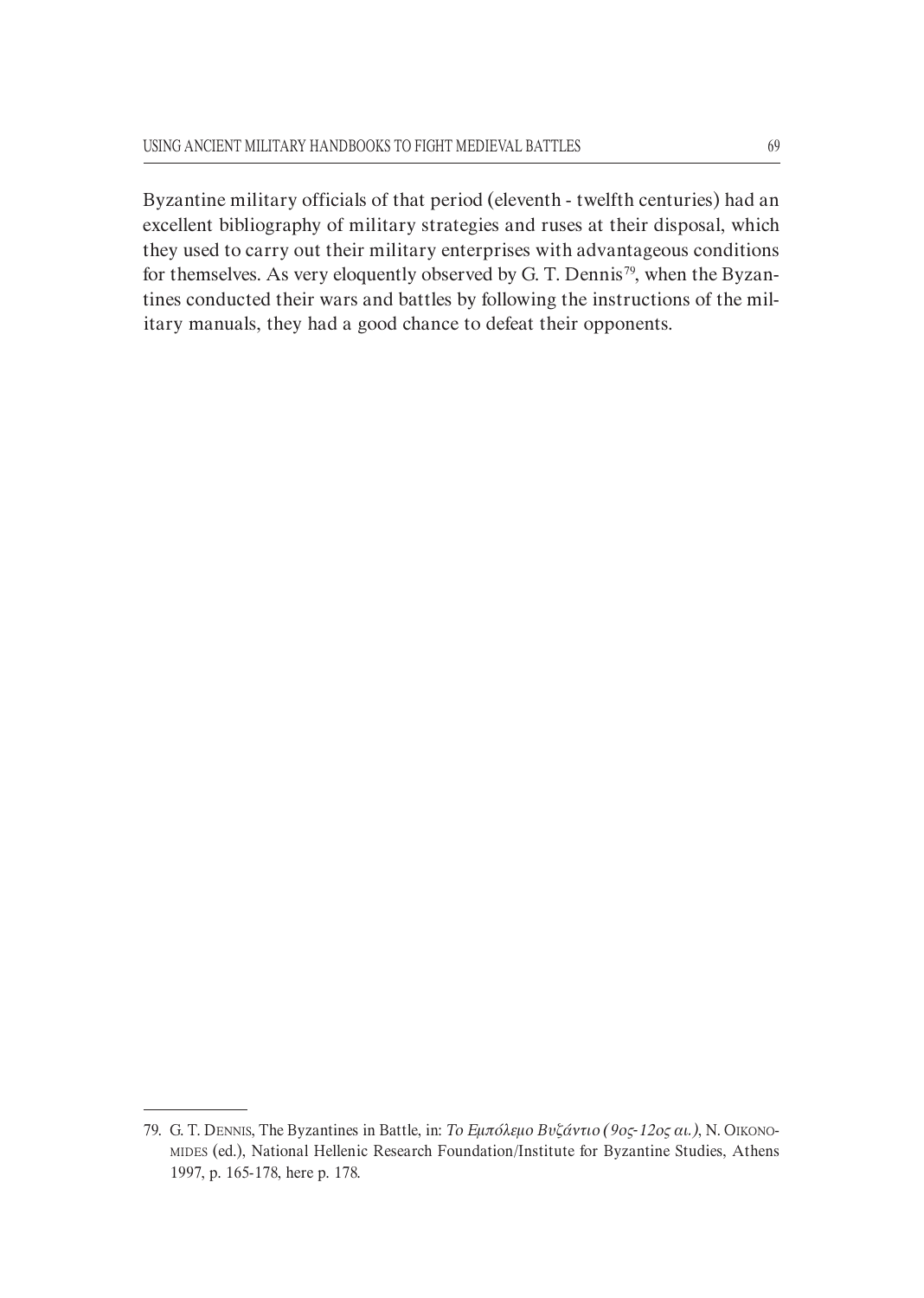### **ΠΕΡΙΛΗΨΗ**

## Η ΧΡΗΣΗ ΑΡΧΑΙΩΝ ΕΓΧΕΙΡΙ∆ΙΩΝ ΣΤΡΑΤΗΓΙΚΗΣ ΣΕ ΜΕΣΑΙΩΝΙΚΕΣ ΜΑΧΕΣ: ∆ΥΟ ΤΕΧΝΑΣΜΑΤΑ ΤΟΥ ΑΛΕΞΙΟΥ ΚΟΜΝΗΝΟΥ ΕΝΑΝΤΙΟΝ ΝΟΡΜΑΝ∆ΩΝ ΚΑΙ ΠΕΤΣΕΝΕΓΚΩΝ

Ο Αλέξιος Κοµνηνός χρησιµοποίησε σε δύο συγκεκριµένα τεχνάσµατά του άµαξες, καθώς και τµήµατα αµαξών, όπως τροχούς και άξονες, µε αρκετά περίεργους και πρωτότυπους τρόπους, προκειµένου να επιτύχει τακτικό πλεονέκτηµα στο πεδίο της µάχης. Στην πρώτη περίπτωση, σε µία ελάσσονα µάχη η οποία διεξήχθη το 1082 έξω από τα τείχη των κατεχοµένων από τους Νορµανδούς του Βοηµούνδου — Ιωαννίνων, χρησιµοποίησε µε µικρή επιτυχία άµαξες ως στατικά µέσα ανάσχεσης του επίφοβου βαρέος νορµανδικού ιππικού. Στη δεύτερη περίπτωση, κατά τη σύντοµη πολιορκία του κάστρου της Τζουρουλού από τους Πετσενέγκους, το 1090, χρησιµοποίησε µε µεγαλύτερη επιτυχία τµήµατα τροχών από άµαξες κατά τέτοιο τρόπο ώστε να επιφέρει σύγχυση και αναταραχή στις τάξεις των πολυάριθµων νοµάδων.

Η Άννα Κοµνηνή επαινεί τα τεχνάσµατα του πατέρα της και τα χαρακτηρίζει πρωτότυπα προόντα της στρατηγικής διανοίας του Αλεξίου. Μία προσεκτικότερη, ωστόσο, έρευνα αρχαίων στρατηγικών πραγµατειών φαίνεται να τη διαψεύδει µε τον πλέον εντυπωσιακό τρόπο. Τα τεχνάσµατα αυτά απαντούν σε πολύ αρχαιότερους συγγραφείς, όπως ο Ξενοφών, ο Πολύαινος, ο Αρριανός, ο Απολλόδωρος, αλλά και ο Προκόπιος, και µάλιστα µε εντυπωσιακές οµοιότητες. Προκύπτουν, συνεπώς, τα εξής δύο συµπεράσµατα· είτε, πρώτον, η ίδια η Άννα Κοµνηνή γνώριζε τα συγκεκριµένα χωρία των αρχαίων συγγραφέων και τα ενέταξε ηθεληµένα, ελαφρώς παραλλαγµένα, στη διήγησή της, προκειµένου να εξυµνήσει τα κατορθώµατα του πατέρα της, µε συνέπεια η αυθεντικότητα τους να είναι αµφισβητήσιµη, είτε, δεύτερον, ο Αλέξιος Κοµνηνός πραγµατικά εφάρµοσε τα τεχνάσµατα αυτά και συνεπώς είχε ο ίδιος ή οι κοντινοί του σύµβουλοι γνώση των αρχαίων αυτών κειµένων.

Η πρόσβαση σε αυτά τα έργα επιτυγχανόταν, πιθανότατα, µέσα από τις πάµπολλες επιτοµές και ανθολογίες τους οι οποίες χρονολογούνται από την